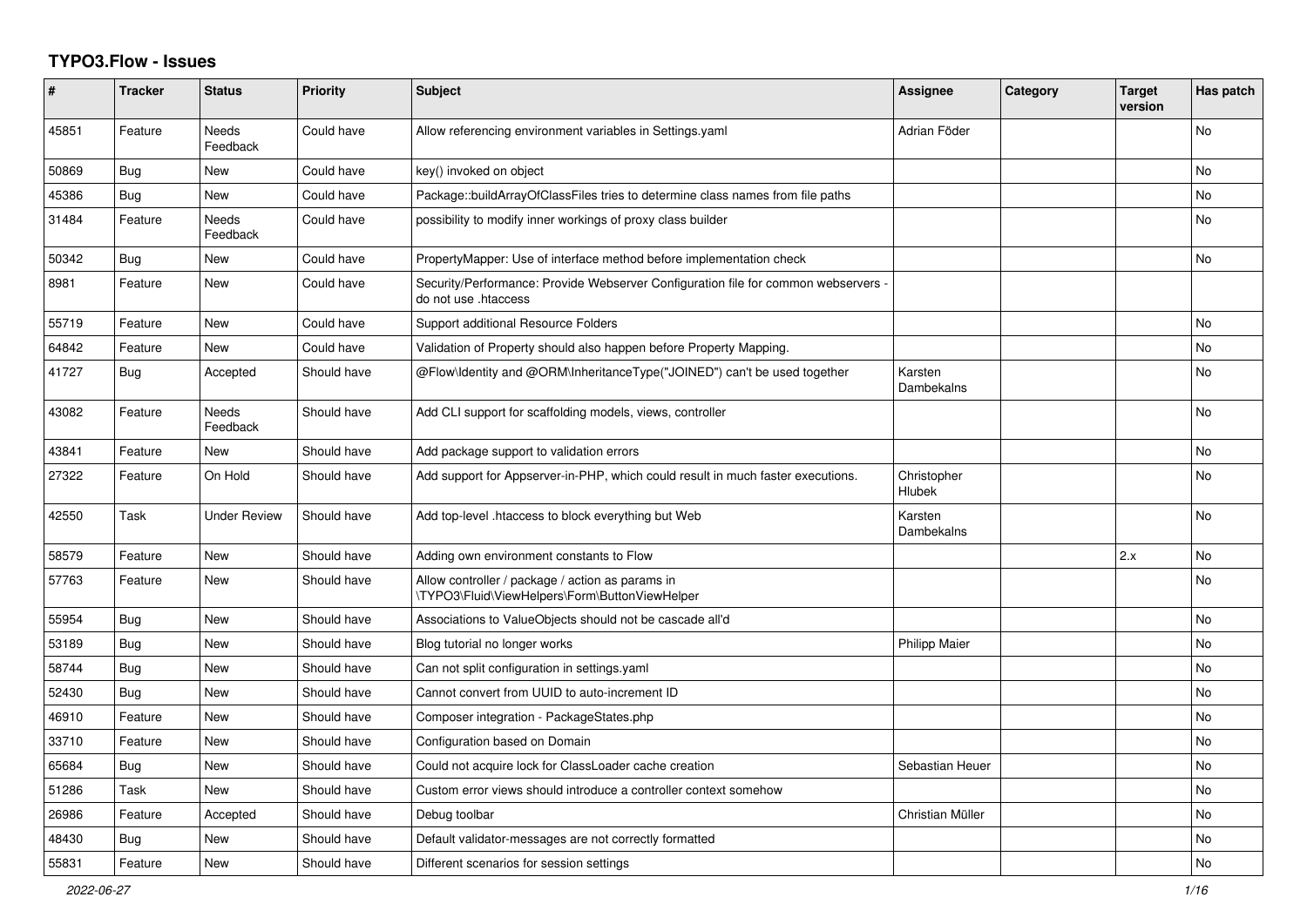| ∦     | <b>Tracker</b>   | <b>Status</b>       | <b>Priority</b> | <b>Subject</b>                                                                     | <b>Assignee</b>       | Category | <b>Target</b><br>version | Has patch     |
|-------|------------------|---------------------|-----------------|------------------------------------------------------------------------------------|-----------------------|----------|--------------------------|---------------|
| 58408 | Task             | <b>New</b>          | Should have     | Disable manualy persisting                                                         |                       |          |                          | <b>No</b>     |
| 44148 | <b>Bug</b>       | New                 | Should have     | Documentation for executeCommand() needs clarification                             |                       |          | 2.0.1                    | <b>No</b>     |
| 47236 | <b>Bug</b>       | Needs<br>Feedback   | Should have     | Error at offset 6279 of 6338                                                       |                       |          |                          | No            |
| 52945 | Bug              | <b>New</b>          | Should have     | Excluded classes should only be excluded from reflection but still autoloaded      |                       |          |                          | <b>No</b>     |
| 55306 | <b>Bug</b>       | <b>Under Review</b> | Should have     | Filenames should not exceed 255 characters                                         | Christian Müller      |          |                          | <b>No</b>     |
| 36510 | Feature          | New                 | Should have     | <b>Firewall Redirect?</b>                                                          |                       |          |                          | No            |
| 58193 | <b>Bug</b>       | <b>Under Review</b> | Should have     | Forward-port changelogs to master branch                                           | Karsten<br>Dambekalns |          |                          | No            |
| 59084 | <b>Bug</b>       | <b>New</b>          | Should have     | if 403 Exception show reason                                                       |                       |          |                          | <b>No</b>     |
| 41533 | <b>Bug</b>       | Needs<br>Feedback   | Should have     | Ignored object-validation in editAction when redirecting back from updateAction    |                       |          |                          | No            |
| 33258 | Major<br>Feature | Accepted            | Should have     | Implement support for Assetic                                                      |                       |          |                          | No            |
| 3585  | Major<br>Feature | <b>New</b>          | Should have     | Implement support for value objects                                                |                       |          |                          | <b>No</b>     |
| 35970 | Task             | <b>New</b>          | Should have     | Improve performance of Utility/Arrays::integerExplode by using array_map           |                       |          |                          | <b>No</b>     |
| 51811 | <b>Bug</b>       | New                 | Should have     | Improve session handle when the authenticated account is removed from persitance   | Dominique Feyer       |          |                          | Yes           |
| 51530 | Task             | New                 | Should have     | Improve speed of Files::readDirectoryRecursively using RecursiveDirectoryIterator? |                       |          |                          | No            |
| 33293 | Bug              | <b>New</b>          | Should have     | Injection to private variable results in injection of the the wrong class          |                       |          |                          | No            |
| 51972 | <b>Bug</b>       | New                 | Should have     | Joins for every deep property constraint make cartesian selection                  | Adrian Föder          |          |                          | Yes           |
| 34404 | <b>Bug</b>       | New                 | Should have     | JsonView transformObject does not respect_descendAll configuration                 |                       |          |                          | No            |
| 32294 | Feature          | <b>New</b>          | Should have     | Lazy initialization of loggers                                                     |                       |          |                          | No            |
| 44123 | Feature          | New                 | Should have     | Make the "Flow requires the PHP setting "date.timezone"" error more beautiful      |                       |          |                          | <b>No</b>     |
| 59244 | Feature          | New                 | Should have     | Message or Container needs context                                                 |                       |          |                          | No            |
| 48296 | Task             | Needs<br>Feedback   | Should have     | Missing method in ExceptionHandlerInterface                                        |                       |          |                          | <b>No</b>     |
| 40824 | Bug              | Needs<br>Feedback   | Should have     | Modified action controller methods not detected properly                           | Andreas Förthner      |          |                          | <b>No</b>     |
| 49372 | <b>Bug</b>       | New                 | Should have     | ObjectConverter ignores implemented interface when mapping subtype                 |                       |          |                          | $\mathsf{No}$ |
| 56036 | Feature          | New                 | Should have     | Optimize autoloading                                                               |                       |          |                          | No            |
| 56486 | Feature          | New                 | Should have     | Optimize the ObjectManager for performance                                         |                       |          |                          | No            |
| 45669 | <b>Bug</b>       | New                 | Should have     | PersistentObjectConverter does not convert ValueObjects by _identity               |                       |          |                          | No            |
| 28074 | Feature          | Needs<br>Feedback   | Should have     | Provide a shell script that installs Phoenix or FLOW3 from git                     | Markus Bucher         |          |                          | No            |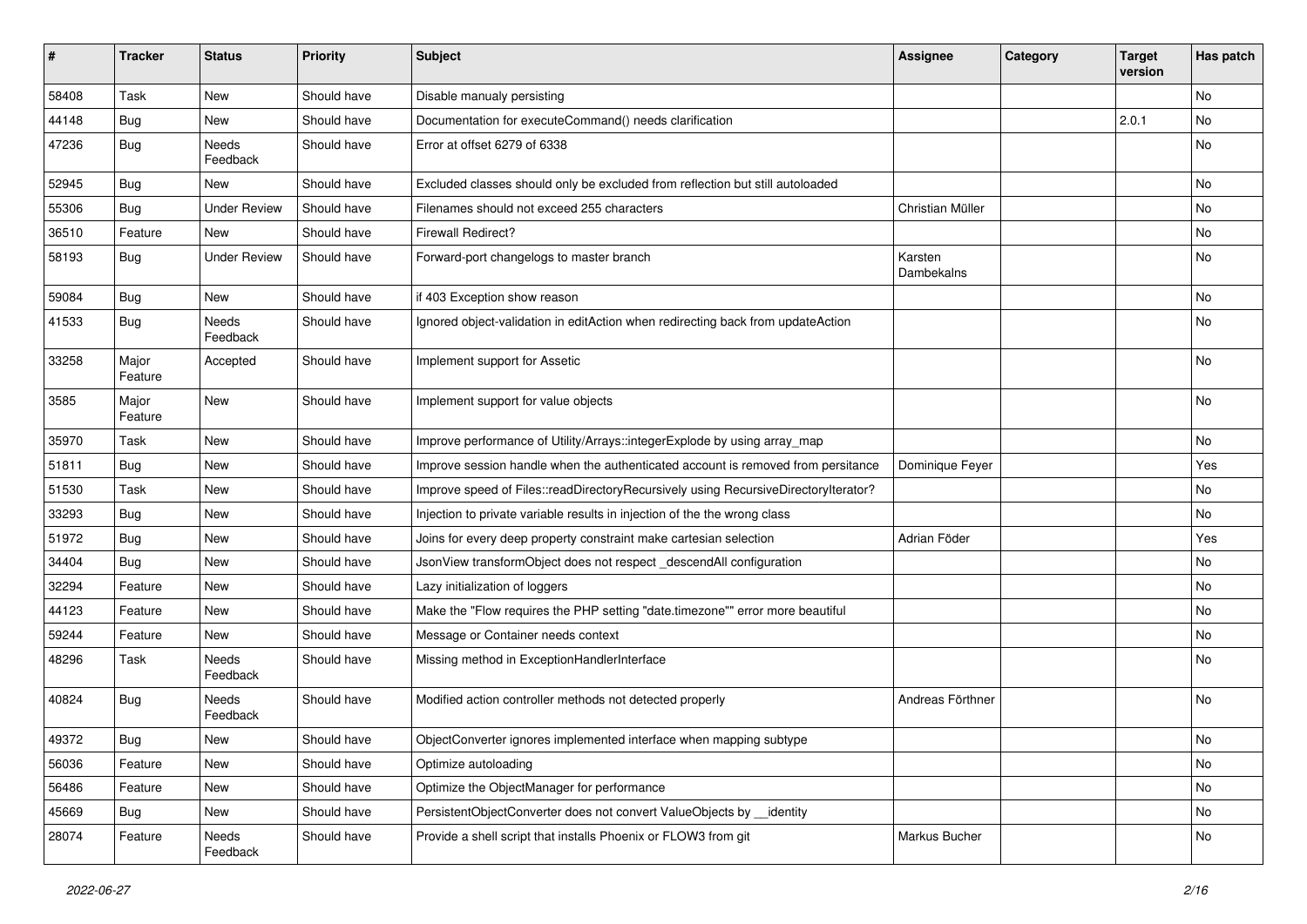| #     | <b>Tracker</b> | <b>Status</b>            | <b>Priority</b> | <b>Subject</b>                                                                               | <b>Assignee</b>              | Category | <b>Target</b><br>version | Has patch |
|-------|----------------|--------------------------|-----------------|----------------------------------------------------------------------------------------------|------------------------------|----------|--------------------------|-----------|
| 52590 | Feature        | <b>New</b>               | Should have     | Provide a way to get the Doctrine QueryBuilder                                               |                              |          |                          | <b>No</b> |
| 29258 | Feature        | Needs<br>Feedback        | Should have     | Provide a way to override classes by environment                                             |                              |          |                          | <b>No</b> |
| 29476 | Feature        | <b>New</b>               | Should have     | Provider rendering time and query count for request                                          |                              |          |                          |           |
| 36634 | Bug            | <b>New</b>               | Should have     | Reconstituted entities do not have their properties set when initializeObject() is called    |                              |          |                          | <b>No</b> |
| 36633 | <b>Bug</b>     | New                      | Should have     | Reconstituted entities should not have the FLOW3 Persistence clone property set              |                              |          |                          | No        |
| 43947 | Bug            | <b>New</b>               | Should have     | Redirect to login after Session timeout                                                      |                              |          |                          | No        |
| 36509 | Feature        | <b>New</b>               | Should have     | redirectToUri to an uri with acl forces a 403 because of missing csrf token.                 |                              |          |                          | <b>No</b> |
| 45272 | <b>Bug</b>     | New                      | Should have     | Related Value Objects get deleted by default cascading                                       |                              |          |                          | <b>No</b> |
| 43930 | Task           | Needs<br>Feedback        | Should have     | Remove canRender() completely?!                                                              | Sebastian<br>Kurfuerst       |          |                          | No        |
| 48429 | Bug            | <b>New</b>               | Should have     | Remove- and update-actions on repository are not persisted                                   |                              |          |                          | <b>No</b> |
| 45100 | Feature        | <b>Under Review</b>      | Should have     | RequestDispatchingAspect should check if entry point can handle current request              | Christopher<br><b>Hlubek</b> |          |                          |           |
| 58996 | <b>Bug</b>     | New                      | Should have     | ResourceManager adding to persistence                                                        |                              |          |                          | No        |
| 62009 | <b>Bug</b>     | <b>New</b>               | Should have     | Rewrite URI Filename could be empty                                                          |                              |          |                          |           |
| 55958 | Task           | <b>New</b>               | Should have     | RFC: Use PHP 5.4 closure features for direct ObjectAccess                                    |                              |          |                          | <b>No</b> |
| 46073 | Bug            | <b>Under Review</b>      | Should have     | Scripts::executeCommand must be usable outsite of TYPO3.Flow                                 |                              |          |                          | No        |
| 38216 | Bug            | <b>Needs</b><br>Feedback | Should have     | Static method calls in reflected classes refer to _Original class                            |                              |          |                          | <b>No</b> |
| 46371 | Feature        | New                      | Should have     | Support compilation of static information in proxy classes                                   | Christopher<br>Hlubek        |          |                          | No        |
| 49011 | <b>Bug</b>     | <b>Under Review</b>      | Should have     | Support executing TYPO3. Flow inside a PHAR                                                  |                              |          |                          | No        |
| 56556 | Feature        | <b>New</b>               | Should have     | support has Property and is Property                                                         |                              |          |                          | <b>No</b> |
| 48657 | Feature        | <b>Under Review</b>      | Should have     | support HTTP RANGE                                                                           |                              |          |                          | No        |
| 30258 | Feature        | New                      | Should have     | Support optional package dependencies                                                        |                              |          |                          |           |
| 52280 | Task           | <b>Under Review</b>      | Should have     | Throw Exception if there is an array in PSR-0 autoload                                       |                              |          |                          | Yes       |
| 59747 | <b>Bug</b>     | <b>New</b>               | Should have     | TYPO3\Flow\Error\Exception thrown in file ErrorHandler.php                                   |                              |          |                          | No        |
| 43572 | Feature        | <b>New</b>               | Should have     | Uri should support manipulation of query arguments                                           |                              |          |                          | No        |
| 59357 | Bug            | New                      | Should have     | Using the PackageManager directly instead of the Interface results in unexpected<br>behavior |                              |          |                          | <b>No</b> |
| 57796 | Bug            | New                      | Should have     | XLIFF Fails if id === nodedata                                                               |                              |          |                          | No        |
| 27379 | <b>Bug</b>     | Needs<br>Feedback        | Must have       | add check to clear the database at tearDown in testing                                       |                              |          |                          | No        |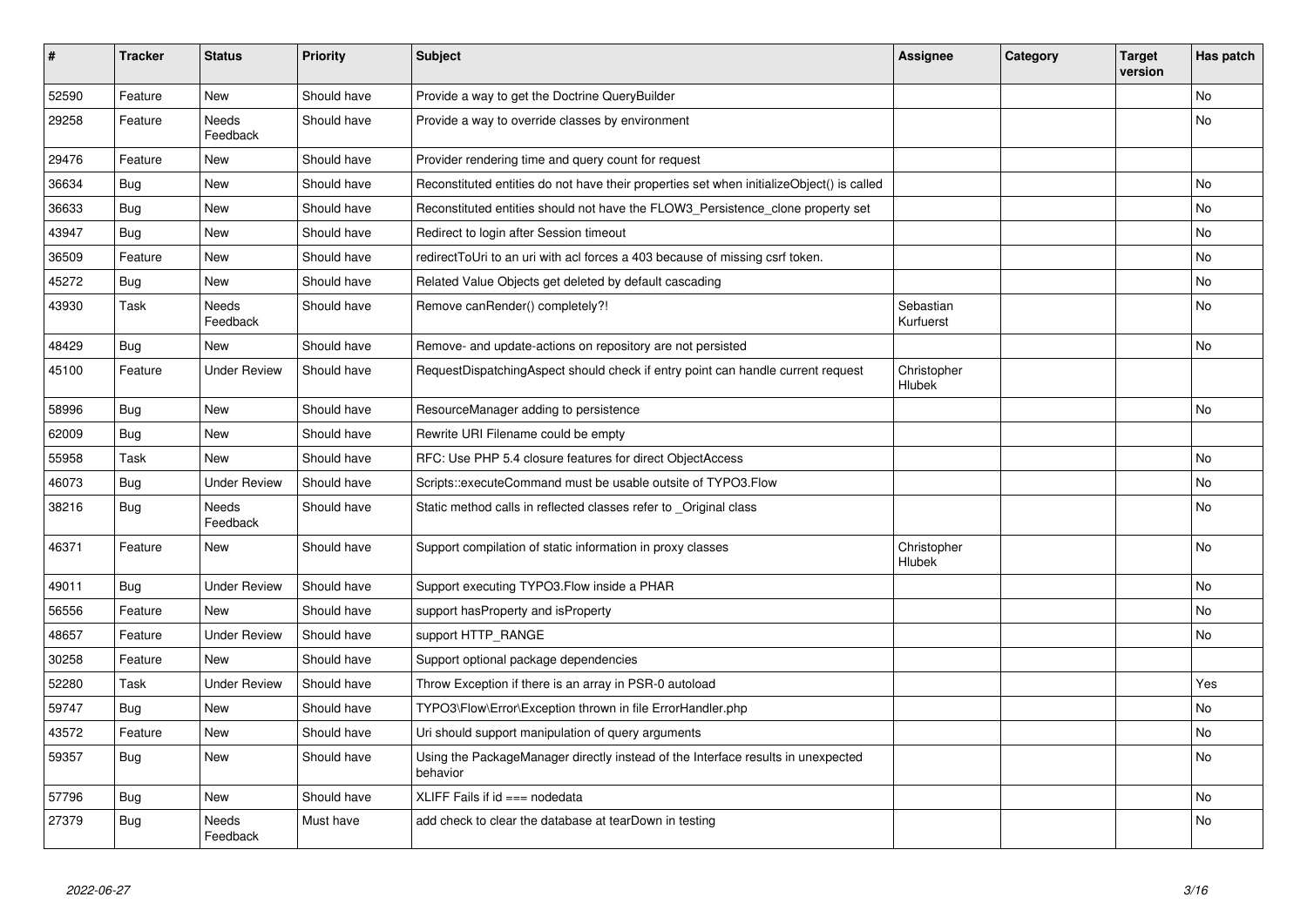| #     | <b>Tracker</b> | <b>Status</b>       | <b>Priority</b> | <b>Subject</b>                                                                                        | <b>Assignee</b>       | Category          | <b>Target</b><br>version | Has patch |
|-------|----------------|---------------------|-----------------|-------------------------------------------------------------------------------------------------------|-----------------------|-------------------|--------------------------|-----------|
| 43621 | Bug            | <b>Under Review</b> | Must have       | Composer installer overwrites Settings.yaml.example                                                   | Karsten<br>Dambekalns |                   |                          | <b>No</b> |
| 41148 | Bug            | New                 | Must have       | Converting of ValueObjects                                                                            |                       |                   |                          | No        |
| 35831 | <b>Bug</b>     | New                 | Must have       | Deleting or unpublishing of a resource deletes all published symlinks<br>(Web/_Resources/Persistent)  |                       |                   |                          | No        |
| 55870 | Feature        | New                 | Must have       | Enhance f:form.textfield or add a f:form.datefield VH with enhanced validation and<br>propertymapping | Christian Müller      |                   |                          | <b>No</b> |
| 56856 | <b>Bug</b>     | <b>Under Review</b> | Must have       | Fix StandardView Template                                                                             |                       |                   |                          | <b>No</b> |
| 56639 | Feature        | New                 | Must have       | Implement "getPrivateStorageUriByResource()" for recieving (image-) file URIs                         | Robert Lemke          |                   | 2.x                      |           |
| 54451 | <b>Bug</b>     | New                 | Must have       | No functionality at Apache environments with suexec                                                   |                       |                   |                          | <b>No</b> |
| 54549 | Bug            | New                 | Must have       | PackageManager::createPackage is incompatible to PackageManagerInterface                              |                       |                   |                          | No        |
| 56601 | <b>Bug</b>     | <b>Under Review</b> | Must have       | PersistenceManager wrong handling of ORM\ld                                                           |                       |                   |                          | No        |
| 49423 | Bug            | New                 | Must have       | Role name and packageKey are not accessible                                                           |                       |                   |                          | No        |
| 11039 | <b>Bug</b>     | Needs<br>Feedback   | Must have       | Static object container injects properties to result of factory object                                |                       |                   |                          | No        |
| 56744 | Feature        | New                 | Must have       | stay logged in                                                                                        |                       |                   |                          | <b>No</b> |
| 46689 | <b>Bug</b>     | New                 | Must have       | The new ClassLoader swallows Fatal Errors                                                             | Marc Neuhaus          |                   |                          | No        |
| 32873 | <b>Bug</b>     | Accepted            | Must have       | Value changes for logged in account are not persisted due to session serialization                    | Karsten<br>Dambekalns |                   |                          | No        |
| 27561 | Task           | Accepted            | Could have      | Complete documentation                                                                                |                       | Documentation -   |                          | <b>No</b> |
| 8923  | Task           | <b>Under Review</b> | Could have      | Provide a Nginx Server Configuration for FLOW3                                                        | Christian Müller      | Documentation -   | 1.1.1                    | No        |
| 31339 | Task           | On Hold             | Could have      | Search                                                                                                |                       | Documentation -   |                          | <b>No</b> |
| 42465 | Task           | New                 | Should have     | Document i18n settings                                                                                |                       | Documentation -   | 2.0.1                    | No.       |
| 40802 | Bug            | Accepted            | Should have     | Documentation mistake (authentication)                                                                | Karsten<br>Dambekalns | Documentation -   | 1.1.1                    | <b>No</b> |
| 44542 | Task           | <b>New</b>          | Should have     | Mention the risk of requestPatterns regarding foreign package's SecurityContext<br>usage              | Adrian Föder          | Documentation -   |                          | <b>No</b> |
| 57972 | <b>Bug</b>     | New                 | Should have     | Missing @ManyToOne in example for resource                                                            |                       | Documentation -   |                          | No        |
| 38004 | <b>Bug</b>     | Accepted            | Should have     | Missing CheatSheet folder for Getting Started manual                                                  | Karsten<br>Dambekalns | Documentation -   | 1.1.1                    | No        |
| 38038 | Task           | Accepted            | Should have     | Proofread FLOW3 manual                                                                                | Ryan J. Peterson      | - Documentation - |                          | No        |
| 29202 | Task           | New                 | Should have     | Provide a Cherokee Server Configuration for FLOW3                                                     |                       | Documentation -   |                          |           |
| 39414 | Bug            | New                 | Should have     | <b>Security Documentation</b>                                                                         |                       | Documentation -   |                          | No        |
| 45623 | Bug            | New                 | Should have     | SQL error when calling TYPO3.Blog Setup controller                                                    |                       | Documentation -   |                          | No        |
| 58975 | Bug            | New                 | Must have       | Fix command for Linux in Qucikstart documentation                                                     |                       | Documentation -   |                          | No        |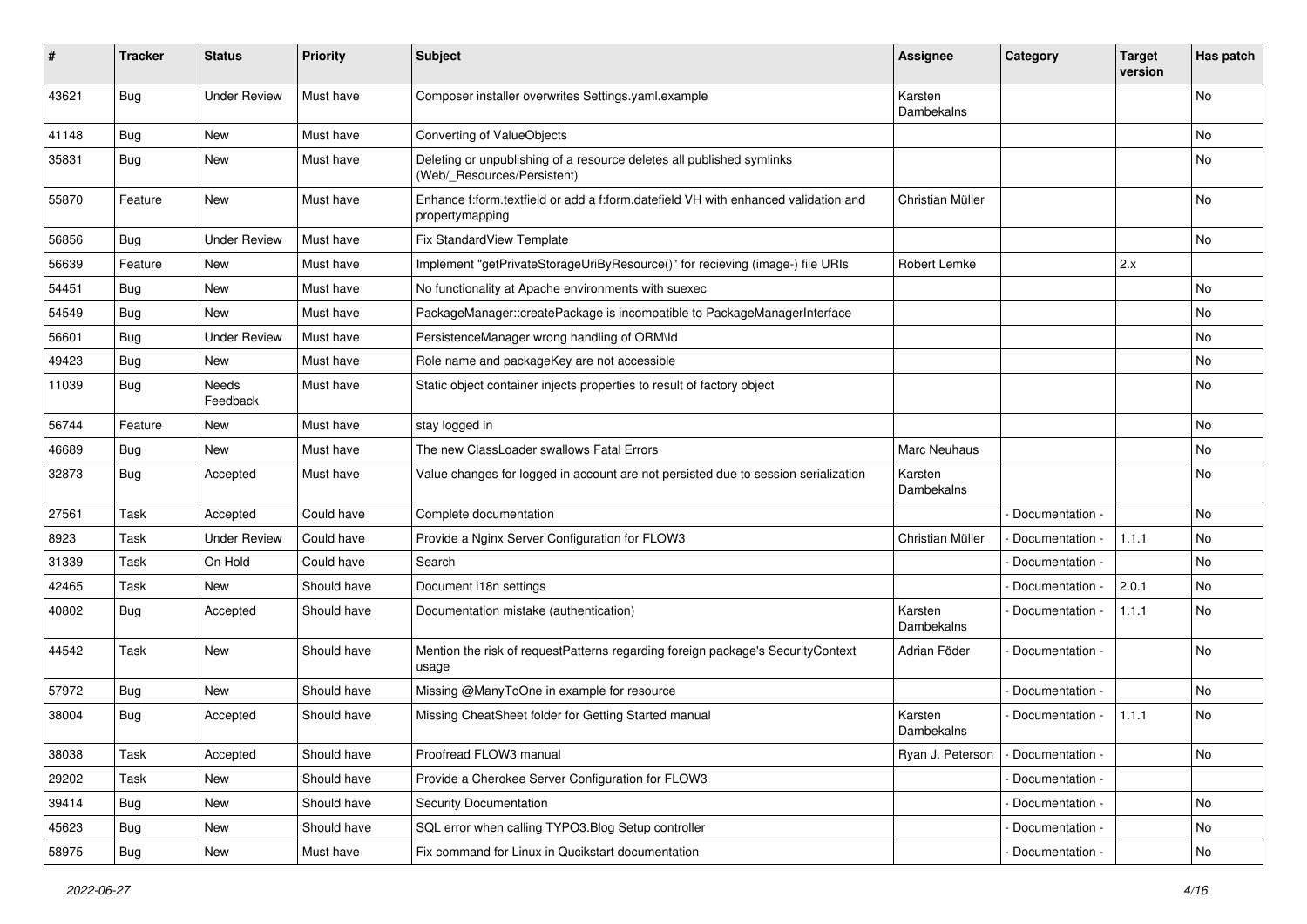| #     | <b>Tracker</b> | <b>Status</b> | <b>Priority</b> | <b>Subject</b>                                                                                                                         | <b>Assignee</b>       | Category                         | <b>Target</b><br>version | Has patch |
|-------|----------------|---------------|-----------------|----------------------------------------------------------------------------------------------------------------------------------------|-----------------------|----------------------------------|--------------------------|-----------|
| 46120 | Bug            | <b>New</b>    | Must have       | Important step missing in the installation chapter                                                                                     |                       | Documentation -                  |                          | <b>No</b> |
| 45249 | Bug            | <b>New</b>    | Must have       | Update composer project-create command listing                                                                                         |                       | Documentation -                  |                          | No        |
| 40854 | Task           | New           | Must have       | Update security documentation (authentication in 1.2)                                                                                  |                       | Documentation -                  | 2.0.1                    | No        |
| 54381 | <b>Bug</b>     | <b>New</b>    | -- undefined -- | TYPO3\Flow\Core\Booting\Exception\SubProcessException thrown in file Scripts.php                                                       |                       | <b>Error Handler</b><br>Report - |                          | No        |
| 53851 | Bug            | <b>New</b>    | -- undefined -- | TYPO3\Flow\Core\Booting\Exception\SubProcessException thrown in file Scripts.php                                                       |                       | Error Handler<br>Report -        |                          | No        |
| 59140 | Bug            | <b>New</b>    | -- undefined -- | TYPO3\Flow\Error\Exception thrown in file ErrorHandler.php                                                                             |                       | <b>Error Handler</b><br>Report - |                          | No        |
| 51704 | <b>Bug</b>     | <b>New</b>    | - undefined --  | TYPO3\Flow\Error\Exception thrown in file ErrorHandler.php                                                                             |                       | <b>Error Handler</b><br>Report - |                          | No        |
| 49801 | Bug            | <b>New</b>    | -- undefined -- | TYPO3\Flow\Security\Exception\AccessDeniedException thrown in file<br>TYPO3 Flow Security Authorization AccessDecisionVoterManager.php |                       | <b>Error Handler</b><br>Report - |                          | <b>No</b> |
| 52005 | Bug            | New           | Could have      | TYPO3\Flow\Error\Exception thrown in file ErrorHandler.php                                                                             |                       | <b>Error Handler</b><br>Report - |                          | No        |
| 48873 | Bug            | <b>New</b>    | Should have     | Error when calling resourceManager->deleteResource on unpublished Resource                                                             |                       | <b>Error Handler</b><br>Report - |                          | No        |
| 59049 | <b>Bug</b>     | <b>New</b>    | Should have     | TYPO3\Flow\Error\Exception thrown in file ErrorHandler.php                                                                             |                       | <b>Error Handler</b><br>Report - |                          | <b>No</b> |
| 58894 | Bug            | <b>New</b>    | Must have       | MySQL max key length exceeded during Neos setup                                                                                        |                       | Error Handler<br>Report -        | 2.x                      | No        |
| 59878 | Bug            | <b>New</b>    | Must have       | TYPO3\Flow\Core\Booting\Exception\SubProcessException thrown in file Scripts.php                                                       |                       | <b>Error Handler</b><br>Report - | 1.1.1                    | <b>No</b> |
| 39609 | Feature        | Accepted      | Should have     | <b>Migration Version</b>                                                                                                               | Karsten<br>Dambekalns | Migrations -                     |                          | <b>No</b> |
| 37831 | Task           | <b>New</b>    | Could have      | Evaluate using PHP 5.4's internal web server for Functional Testing                                                                    |                       | - Testing -                      |                          | No        |
| 3755  | Task           | New           | Must have       | Concurrency stress testing and cache mechanism                                                                                         |                       | Testing -                        |                          |           |
| 37473 | Bug            | New           | Must have       | Subsequent Exceptions related to Doctrine Entity Manager makes it snap shut                                                            |                       | - Testing -                      |                          | No        |
| 51489 | <b>Bug</b>     | <b>New</b>    | -- undefined -- | Doctrine\Common\Annotations\AnnotationException thrown in file<br>AnnotationException.php                                              |                       | Annotations                      |                          | <b>No</b> |
| 47404 | Feature        | New           | Could have      | Add getters and setters methods for introduced properties                                                                              |                       | <b>AOP</b>                       |                          | <b>No</b> |
| 890   | Feature        | New           | Should have     | Add priority for advice chains                                                                                                         | Robert Lemke          | <b>AOP</b>                       |                          |           |
| 6712  | Feature        | Accepted      | Should have     | Implement mixin support                                                                                                                | Robert Lemke          | <b>AOP</b>                       |                          |           |
| 27045 | Bug            | <b>New</b>    | Should have     | Introduced properties are not available in the reflection service during a compile run                                                 |                       | <b>AOP</b>                       |                          |           |
| 55957 | Task           | New           | Should have     | RFC: Optimize AOP proxies                                                                                                              |                       | <b>AOP</b>                       |                          | No        |
| 58153 | Bug            | New           | Should have     | Session - Scope, Property with interface annotation fails at wakeup                                                                    |                       | <b>AOP</b>                       | 2.1                      | No        |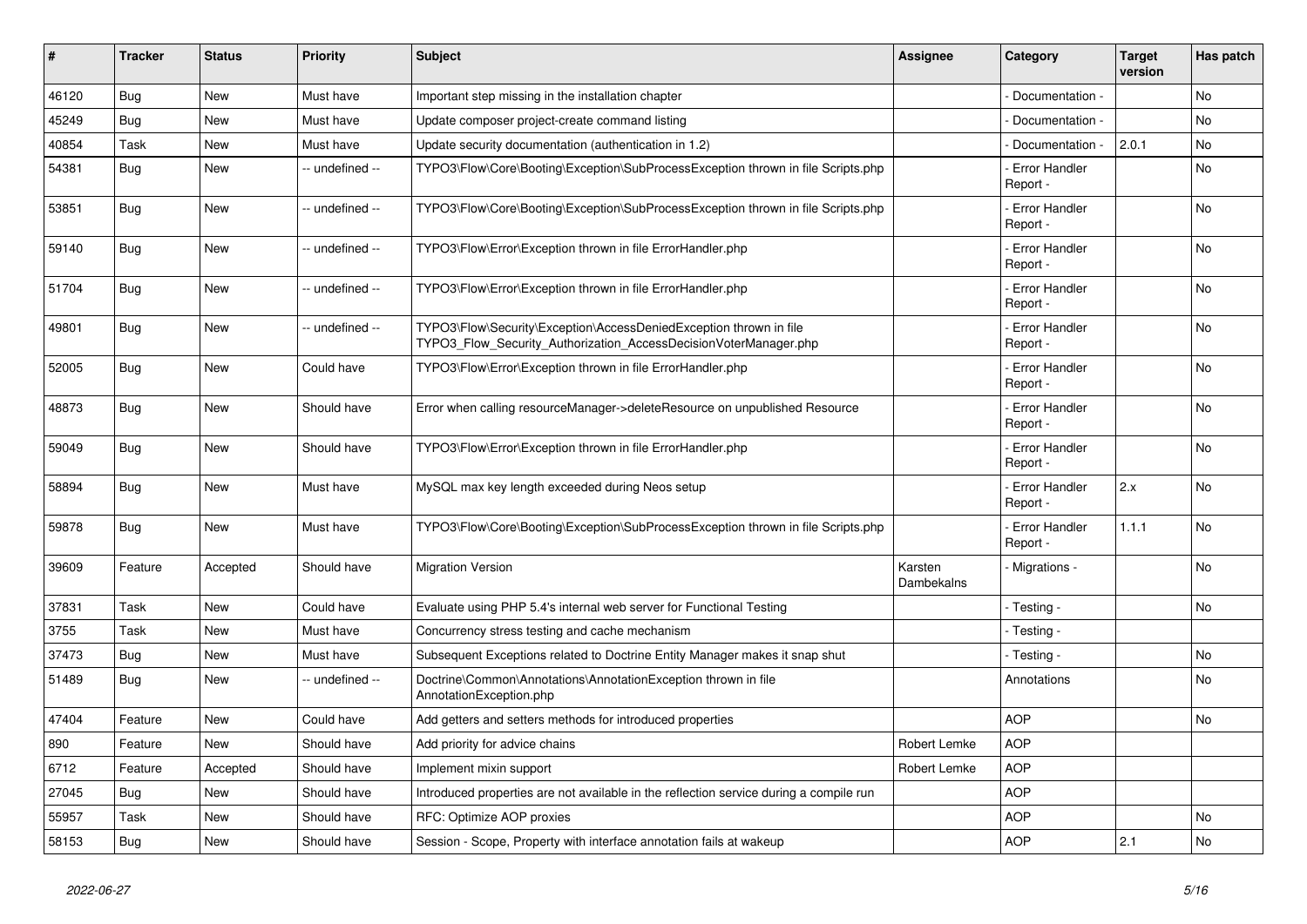| #     | <b>Tracker</b> | <b>Status</b>       | <b>Priority</b> | <b>Subject</b>                                                                                               | <b>Assignee</b>       | Category      | <b>Target</b><br>version | Has patch      |
|-------|----------------|---------------------|-----------------|--------------------------------------------------------------------------------------------------------------|-----------------------|---------------|--------------------------|----------------|
| 2974  | Bug            | <b>New</b>          | Must have       | Aspect / Proxy Cache is not emptied automatically if an interface used for introduction<br>was modified      | <b>Robert Lemke</b>   | <b>AOP</b>    |                          |                |
| 37571 | <b>Bug</b>     | <b>New</b>          | Must have       | Inherited proxies fail when implementing __clone                                                             |                       | <b>AOP</b>    |                          | <b>No</b>      |
| 46216 | Feature        | <b>New</b>          | Should have     | Add wincache cache backend                                                                                   |                       | Cache         |                          | <b>No</b>      |
| 46816 | Feature        | <b>New</b>          | Should have     | Add xcache cache backend                                                                                     |                       | Cache         |                          | <b>No</b>      |
| 54446 | Bug            | <b>New</b>          | Should have     | Cache filebackend 'include once'                                                                             |                       | Cache         |                          | No             |
| 46823 | Task           | Accepted            | Should have     | Detect APC and APCu correctly                                                                                |                       | Cache         |                          | No             |
| 40410 | <b>Bug</b>     | Needs<br>Feedback   | Should have     | Exception when using Apc, Memcached of Redis cache backend for reflection status<br>and object configuration | Karsten<br>Dambekalns | Cache         |                          | No             |
| 53262 | <b>Bug</b>     | New                 | Should have     | FileBakend have some race condition                                                                          | Dominique Feyer       | Cache         |                          | Yes            |
| 39699 | <b>Bug</b>     | Accepted            | Should have     | SQL DDL for TYPO3\FLOW3\Cache\Backend\PdoBackend                                                             | Karsten<br>Dambekalns | Cache         |                          | No             |
| 46318 | Feature        | <b>New</b>          | Should have     | [caching framework] Extend cache interface to handle multiple entries                                        |                       | Cache         |                          | <b>No</b>      |
| 1785  | Feature        | <b>New</b>          | Must have       | Automatic garbage collection for expired cache entries                                                       |                       | Cache         |                          |                |
| 32707 | <b>Bug</b>     | Accepted            | Must have       | <b>Bad Bad FileBackend</b>                                                                                   | Karsten<br>Dambekalns | Cache         | 2.0.1                    | <b>No</b>      |
| 37885 | Feature        | New                 | Could have      | Add CLI to show the object-configuration for a FLOW3 object-name                                             | <b>Martin Ficzel</b>  | Cli           |                          | No             |
| 55199 | Feature        | New                 | Should have     | Avoid Buffering of Shell output                                                                              |                       | Cli           |                          | No             |
| 35709 | Task           | New                 | Should have     | Implement global Command aliases                                                                             |                       | Cli           |                          | No             |
| 50382 | Task           | New                 | Should have     | Impossible to use arguments in CLI that are added by overriding<br>initializeCommandMethodArguments()        |                       | Command       |                          | No             |
| 33069 | Task           | <b>New</b>          | Should have     | Make command output sparse, implement generic verbose switch                                                 |                       | Command       |                          | N <sub>o</sub> |
| 33465 | Bug            | <b>New</b>          | Should have     | Some vital commands to recover the system fail when recovery is needed                                       |                       | Command       |                          | <b>No</b>      |
| 45041 | <b>Bug</b>     | <b>New</b>          | Must have       | Set file permissions doesnt work                                                                             |                       | Command       | 2.0.1                    | N <sub>o</sub> |
| 48596 | <b>Bug</b>     | <b>Under Review</b> | Should have     | Ignored Tags configuration should be easier to configure from packages                                       | Alexander Berl        | Configuration |                          | N <sub>o</sub> |
| 60095 | Feature        | <b>Under Review</b> | Should have     | LockManager's LockHoldingStackPage should be configurable                                                    |                       | Configuration |                          | <b>No</b>      |
| 37373 | Feature        | <b>Under Review</b> | Should have     | Make annotation overrides / "injection" via Objects yaml possible                                            | Marc Neuhaus          | Configuration |                          | <b>No</b>      |
| 8464  | Feature        | <b>New</b>          | Should have     | Write settings using the ConfigurationManager                                                                |                       | Configuration |                          | <b>No</b>      |
| 33049 | Feature        | <b>New</b>          | Could have      | Allow configuration of context without environment variable (needed for IIS)                                 |                       | Core          |                          | No             |
| 38222 | Feature        | <b>New</b>          | Could have      | Step execution signals with concrete name                                                                    |                       | Core          |                          | No             |
| 54181 | Bug            | <b>New</b>          | Could have      | Use date_default_timezone_get() instead of ini_get('date.timezone')                                          |                       | Core          |                          | Yes            |
| 39088 | Feature        | <b>New</b>          | Should have     | Add a sgnalslot before compilation                                                                           |                       | Core          |                          | No             |
| 50080 | Bug            | Needs<br>Feedback   | Should have     | Broken concept for CLI/Web separation                                                                        | Karsten<br>Dambekalns | Core          |                          | No             |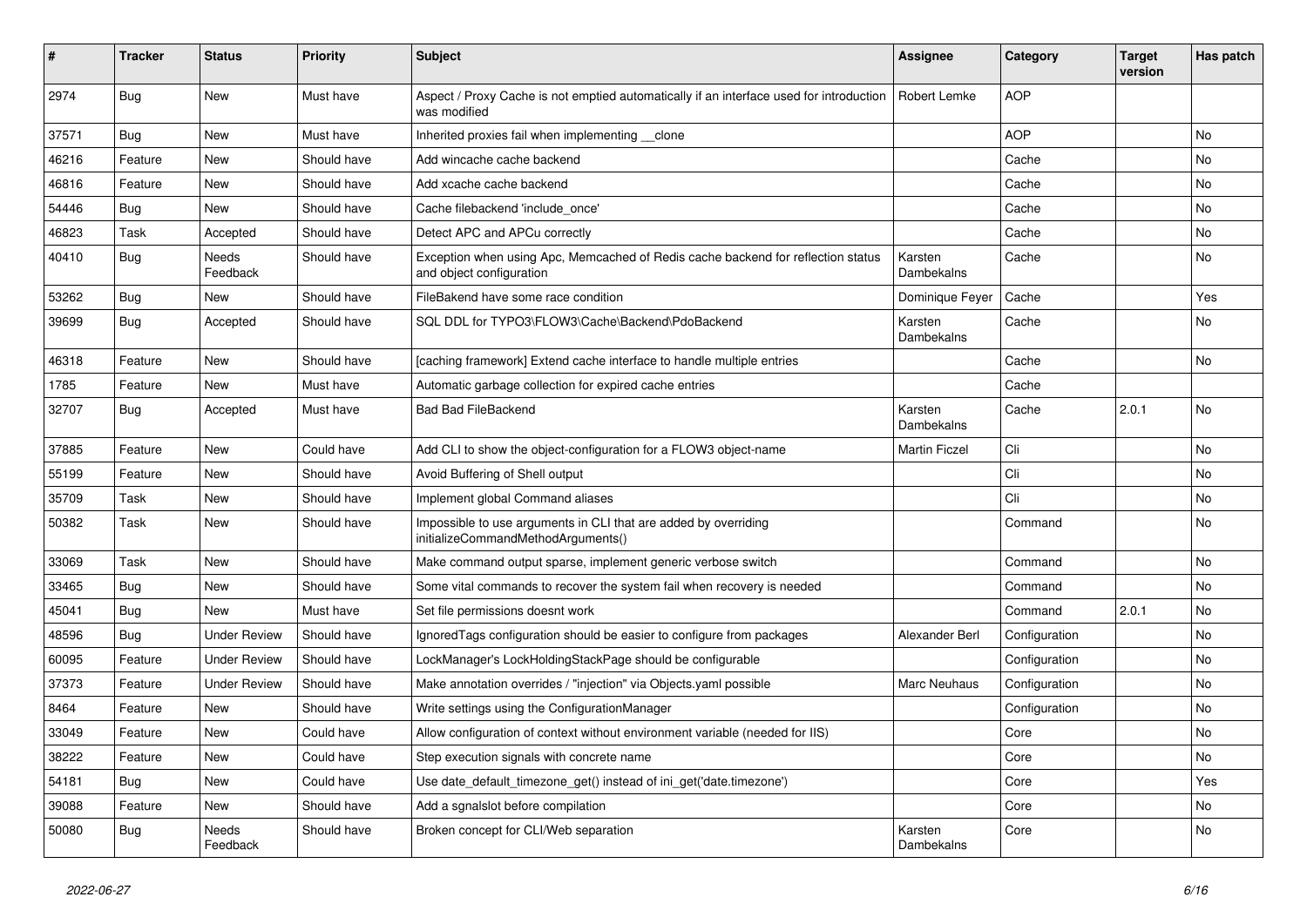| #     | <b>Tracker</b>   | <b>Status</b>       | <b>Priority</b> | <b>Subject</b>                                                                                         | <b>Assignee</b>              | Category         | <b>Target</b><br>version | Has patch |
|-------|------------------|---------------------|-----------------|--------------------------------------------------------------------------------------------------------|------------------------------|------------------|--------------------------|-----------|
| 52909 | Bug              | <b>New</b>          | Should have     | Class Loader fallback to non-proxy hides fatal errors                                                  |                              | Core             |                          | <b>No</b> |
| 51312 | Bug              | <b>New</b>          | Should have     | Default php error handler generates warning (when loading<br>TYPO3\Flow\Error\Exception class)         |                              | Core             | 2.0                      | <b>No</b> |
| 46425 | Task             | <b>Under Review</b> | Should have     | DI proxy classes use raw reflection instead of RelfectionService                                       | Christian Müller             | Core             | 2.0.1                    | <b>No</b> |
| 32574 | <b>Bug</b>       | Accepted            | Should have     | FLOW3 enters fork bombs when using cgi-fcgi vs cli                                                     | Karsten<br>Dambekalns        | Core             |                          | <b>No</b> |
| 47487 | Bug              | New                 | Should have     | Functional test classes in package without classes are not compiled                                    |                              | Core             | 2.0.1                    | No        |
| 43541 | Bug              | <b>New</b>          | Should have     | Incomplete classes path detection for PSR-0                                                            |                              | Core             | 2.0.1                    | No        |
| 30418 | Feature          | <b>New</b>          | Should have     | Package bootstrapping following dependencies                                                           |                              | Core             |                          |           |
| 39096 | <b>Bug</b>       | New                 | Should have     | Unnecessary compile invoked in non production context?                                                 |                              | Core             | 2.0.1                    | No        |
| 42520 | <b>Bug</b>       | <b>New</b>          | Must have       | Cache must be flushed globally for package state changes                                               |                              | Core             |                          | <b>No</b> |
| 58622 | Feature          | <b>New</b>          | Must have       | Clearer Exception: Array to string conversion                                                          |                              | Core             |                          | <b>No</b> |
| 51809 | Bug              | <b>Under Review</b> | Must have       | Commit "[BUGFIX] Published resources don't support symlinks" produces an fatal<br>error on Windows     | Adrian Föder                 | Core             | 2.0.1                    | No        |
| 56544 | Bug              | <b>New</b>          | Must have       | FLOW Exception on tar package inclusion via composer                                                   |                              | Core             |                          | <b>No</b> |
| 40555 | Feature          | Accepted            | Must have       | Missing command arguments parameter in Core\Booting\Scripts::executeCommand()                          | Karsten<br>Dambekalns        | Core             |                          | Yes       |
| 51120 | <b>Bug</b>       | New                 | Must have       | \TYPO3\Flow\Core\Booting::buildSubprocessCommand - wrong command if passed<br>more than one parameters |                              | Core             |                          | No        |
| 35868 | Bug              | On Hold             | Must have       | Unstable condition in Utility\Environment                                                              | Karsten<br>Dambekalns        | Environment      |                          | No        |
| 36955 | Feature          | <b>New</b>          | Should have     | Add type filter to var dump()                                                                          |                              | Error            |                          | <b>No</b> |
| 47339 | Feature          | Needs<br>Feedback   | Could have      | Allow RequestHandlers to get the current Request injected                                              | Alexander Berl               | Http             |                          | No        |
| 44712 | Task             | Accepted            | Should have     | Decouple Argument-Building in the HTTP-Request-Constructor                                             |                              | Http             |                          | No        |
| 58184 | Major<br>Feature | <b>New</b>          | Should have     | HTTP request argument building for different use cases                                                 |                              | Http             |                          | No        |
| 51763 | Bug              | <b>New</b>          | Should have     | HttpRequest always returns content of the current request                                              |                              | Http             |                          | No        |
| 56916 | Feature          | <b>New</b>          | Should have     | Support PATCH request method as of RFC5789                                                             |                              | Http             |                          | No        |
| 47073 | Bug              | New                 | Must have       | Cookie causes Error after Update                                                                       |                              | Http             |                          | No        |
| 37212 | Feature          | Accepted            | Must have       | Edge Side Includes (ESI)                                                                               | Robert Lemke                 | Http             |                          | No        |
| 49025 | Task             | <b>Under Review</b> | Could have      | Dynamic locale detection / determination                                                               | Adrian Föder                 | 118 <sub>n</sub> | 2.1                      | <b>No</b> |
| 35388 | Feature          | New                 | Could have      | Use the current package as default for translations within controllers                                 |                              | 118n             |                          | No        |
| 26943 | Feature          | Needs<br>Feedback   | Should have     | Add i18n support to domain models                                                                      | Karsten<br><b>Dambekalns</b> | 118n             |                          | No        |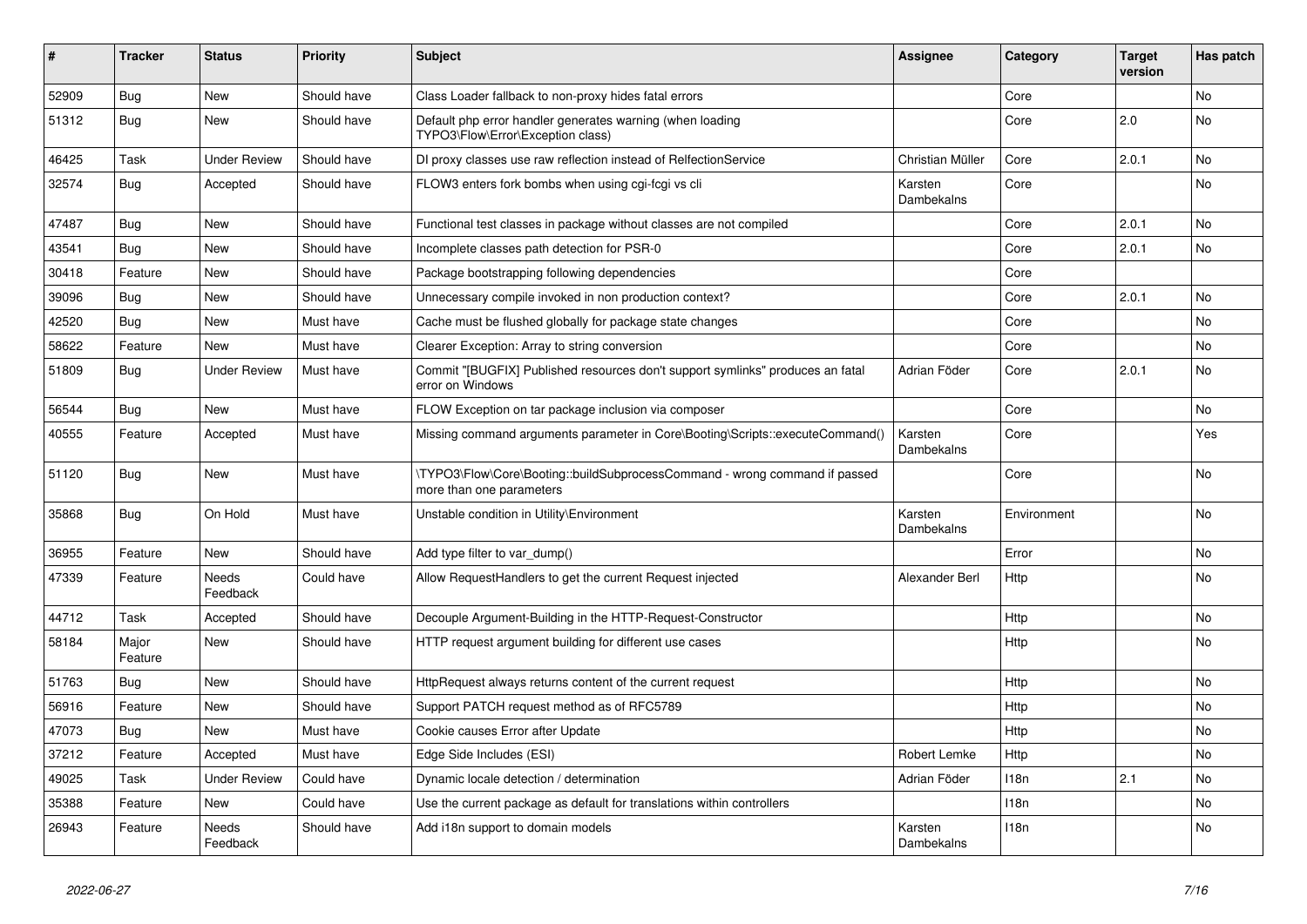| #     | <b>Tracker</b>   | <b>Status</b>            | <b>Priority</b> | <b>Subject</b>                                                                                                       | <b>Assignee</b>       | Category         | <b>Target</b><br>version | Has patch      |
|-------|------------------|--------------------------|-----------------|----------------------------------------------------------------------------------------------------------------------|-----------------------|------------------|--------------------------|----------------|
| 46066 | <b>Bug</b>       | <b>New</b>               | Should have     | Currency formatter uses wrong format for ISO 4217 currency codes                                                     |                       | 118n             |                          | <b>No</b>      |
| 49806 | Task             | Accepted                 | Should have     | Date formatting should care about the time zone                                                                      | Adrian Föder          | 118 <sub>n</sub> |                          | No             |
| 35030 | Feature          | <b>Under Review</b>      | Should have     | Dynamic locale detection                                                                                             | Karsten<br>Dambekalns | 118n             |                          | No             |
| 32607 | Feature          | <b>Needs</b><br>Feedback | Should have     | Export localized strings for JS consumption                                                                          | Karsten<br>Dambekalns | 118n             |                          | <b>No</b>      |
| 36840 | Task             | Accepted                 | Should have     | Improve exception for wrong locales                                                                                  | Karsten<br>Dambekalns | 118 <sub>n</sub> |                          | No             |
| 9313  | Feature          | <b>New</b>               | Should have     | Support for currencies                                                                                               |                       | 118 <sub>n</sub> |                          | No             |
| 62292 | Major<br>Feature | <b>New</b>               | Should have     | Support for entity translation                                                                                       |                       | 118n             | 2.x                      | No             |
| 33018 | Feature          | <b>New</b>               | Should have     | Translator should support override of labels from other packages                                                     |                       | 118 <sub>n</sub> |                          | <b>No</b>      |
| 44361 | <b>Bug</b>       | <b>New</b>               | Should have     | TYPO3\Flow\I18n\Formatter\DatetimeFormatter - caching DATETIME type                                                  |                       | 118n             | 2.0.1                    | N <sub>o</sub> |
| 33024 | Bug              | Accepted                 | Must have       | Exception when validating a float in a Model with the Number validator                                               | Karsten<br>Dambekalns | 118n             |                          | No             |
| 49039 | Feature          | <b>New</b>               | Could have      | RFC: Use PSR-3 logger interface in Flow                                                                              |                       | Log              |                          | No             |
| 46050 | Feature          | New                      | Could have      | To decouple log file writing at Logger->logException                                                                 |                       | Log              |                          | No             |
| 3312  | Feature          | Needs<br>Feedback        | Should have     | Allow for easy logging by annotations                                                                                | Robert Lemke          | Log              |                          |                |
| 9861  | Feature          | Needs<br>Feedback        | Should have     | Leave logging up and running as long as possible                                                                     |                       | Log              |                          | No             |
| 54744 | Bug              | New                      | Should have     | System.log contains many NOTICE Flow The argument "workspace" declared in<br>pointcut does not exist in method TYPO3 |                       | Log              |                          | No             |
| 48862 | Feature          | New                      | Should have     | Possibility to exclude package from file monitoring                                                                  |                       | Monitor          |                          | No             |
| 51459 | Feature          | <b>New</b>               | Should have     | Allow catching of particular exceptions on property mapping                                                          |                       | <b>MVC</b>       |                          | No             |
| 28231 | Feature          | <b>New</b>               | Should have     | Allow output to STDERR for CLI Response                                                                              |                       | <b>MVC</b>       |                          |                |
| 30428 | Feature          | <b>New</b>               | Should have     | Cloning of request arguments                                                                                         |                       | <b>MVC</b>       |                          |                |
| 30890 | Feature          | Accepted                 | Should have     | Developer Toolbar                                                                                                    | Christian Müller      | <b>MVC</b>       |                          | <b>No</b>      |
| 3306  | Feature          | Accepted                 | Should have     | Flush routes cache automatically on class file modifications                                                         | Robert Lemke          | <b>MVC</b>       |                          |                |
| 54037 | Feature          | <b>Under Review</b>      | Should have     | JsonView accepts encoding options                                                                                    |                       | <b>MVC</b>       |                          | No             |
| 48532 | <b>Bug</b>       | <b>Under Review</b>      | Should have     | JsonView Configuration behaves differently for arrays and objects                                                    | Alexander Berl        | <b>MVC</b>       |                          | N <sub>o</sub> |
| 26745 | Feature          | <b>New</b>               | Should have     | MVC should know about entities lying in the session                                                                  |                       | <b>MVC</b>       |                          | No.            |
| 34674 | Feature          | Accepted                 | Should have     | NotFoundView is not injected in ActionController                                                                     | Robert Lemke          | <b>MVC</b>       |                          | No             |
| 2817  | Feature          | Needs<br>Feedback        | Should have     | Provide safeguard for preventing multiple submits of a form                                                          |                       | <b>MVC</b>       |                          | No             |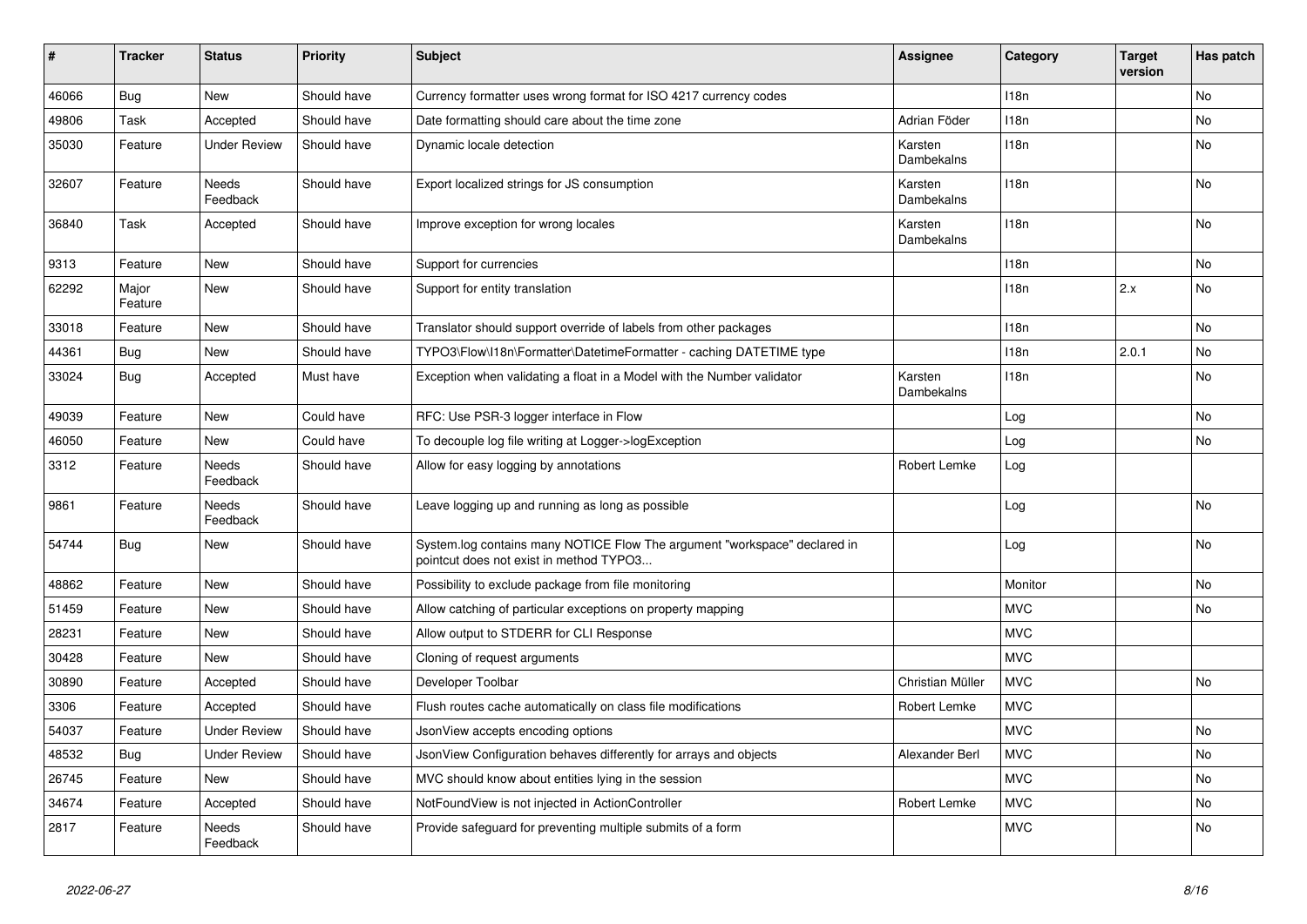| ∦     | <b>Tracker</b> | <b>Status</b>       | <b>Priority</b> | <b>Subject</b>                                                                                              | <b>Assignee</b>             | Category      | <b>Target</b><br>version | Has patch |
|-------|----------------|---------------------|-----------------|-------------------------------------------------------------------------------------------------------------|-----------------------------|---------------|--------------------------|-----------|
| 25907 | Task           | New                 | Should have     | Referrer should only contain the URI of the previous request                                                |                             | <b>MVC</b>    |                          |           |
| 30423 | Feature        | New                 | Should have     | Rendering template of other action without forward                                                          |                             | <b>MVC</b>    |                          | <b>No</b> |
| 44184 | <b>Bug</b>     | New                 | Should have     | Request arguments are not merged correctly for single object actions                                        |                             | <b>MVC</b>    | 2.0.1                    | No        |
| 44186 | Bug            | New                 | Should have     | Request does not accept custom Content-Type                                                                 |                             | <b>MVC</b>    | 2.0.1                    | No        |
| 3728  | Feature        | New                 | Should have     | Support arrays of objects as controller arguments                                                           |                             | <b>MVC</b>    |                          |           |
| 3153  | Feature        | New                 | Should have     | Support of action based filter rules defined by annotation.                                                 |                             | MVC           |                          |           |
| 44185 | <b>Bug</b>     | New                 | Should have     | XML body always need a root node                                                                            |                             | <b>MVC</b>    | 2.0.1                    | No        |
| 39674 | Bug            | New                 | Should have     | \TYPO3\FLOW3\var_dump behaves weird in controller actions doing return                                      |                             | MVC           |                          | No        |
| 3580  | Feature        | New                 | Must have       | Create an administration panel for the FLOW3 Development context                                            |                             | <b>MVC</b>    |                          |           |
| 30424 | <b>Bug</b>     | New                 | Must have       | Forward object arguments with changes                                                                       |                             | MVC.          |                          |           |
| 3305  | Feature        | Accepted            | Must have       | Unmodified objects retrieved from a repository should not be validated in the<br>controller                 | Robert Lemke                | <b>MVC</b>    |                          | No        |
| 29972 | Feature        | <b>Under Review</b> | Should have     | Configurable Redirects                                                                                      | <b>Tim Kandel</b>           | MVC - Routing |                          | No        |
| 58773 | <b>Bug</b>     | Accepted            | Should have     | Improve NoMatchingRouteException                                                                            | Bastian<br>Waidelich        | MVC - Routing |                          | No        |
| 50395 | <b>Bug</b>     | Accepted            | Should have     | Route cache caches routes for non dispatchable requests                                                     | Bastian<br>Waidelich        | MVC - Routing |                          | <b>No</b> |
| 45917 | <b>Bug</b>     | <b>New</b>          | Should have     | RoutePartHandler transliteration must be improved                                                           |                             | MVC - Routing |                          | <b>No</b> |
| 44891 | Feature        | New                 | Should have     | Routes should be able to enforce http/https protocol                                                        |                             | MVC - Routing |                          | No        |
| 53350 | Bug            | Accepted            | Should have     | Trying to create a Link in an Template in CLI Context should provide a helpful<br>exception                 | Bastian<br>Waidelich        | MVC - Routing |                          | No        |
| 45405 | <b>Bug</b>     | Accepted            | Should have     | Uncaught Exception in DynamicRoutePart                                                                      | <b>Bastian</b><br>Waidelich | MVC - Routing |                          | No        |
| 37405 | Feature        | <b>Under Review</b> | Should have     | When changing a property wich is used in routing the Link-VH should direkt to the<br>new properties value   |                             | MVC - Routing |                          | No        |
| 58494 | <b>Bug</b>     | Needs<br>Feedback   | Must have       | Inifinite redirects if index.php presents in URI                                                            | <b>Bastian</b><br>Waidelich | MVC - Routing |                          | No        |
| 53224 | <b>Bug</b>     | New                 | Should have     | Constructor in subclass breaks call chain leading to missing identifier / uuid                              |                             | Object        |                          | No        |
| 27088 | <b>Bug</b>     | On Hold             | Should have     | initializeObject() is called too early when reconstructing entities                                         |                             | Object        |                          | No        |
| 35083 | <b>Bug</b>     | New                 | Should have     | involving SecurityContext in Widget's __wakeup situation leads to an exception                              |                             | Object        |                          | No        |
| 35783 | Feature        | New                 | Should have     | Lifecycle method after property mapping                                                                     |                             | Object        |                          | No        |
| 31262 | Feature        | New                 | Should have     | Named arguments in Objects.yaml for constructor arguments                                                   |                             | Object        |                          | No        |
| 40283 | Bug            | New                 | Should have     | New constructor in grandparent class not called                                                             |                             | Object        |                          | No        |
| 46974 | <b>Bug</b>     | Accepted            | Should have     | Original and Proxy class in one file makes it difficult to reach 100% code coverage for<br>functional tests | Christian Müller            | Object        |                          | No        |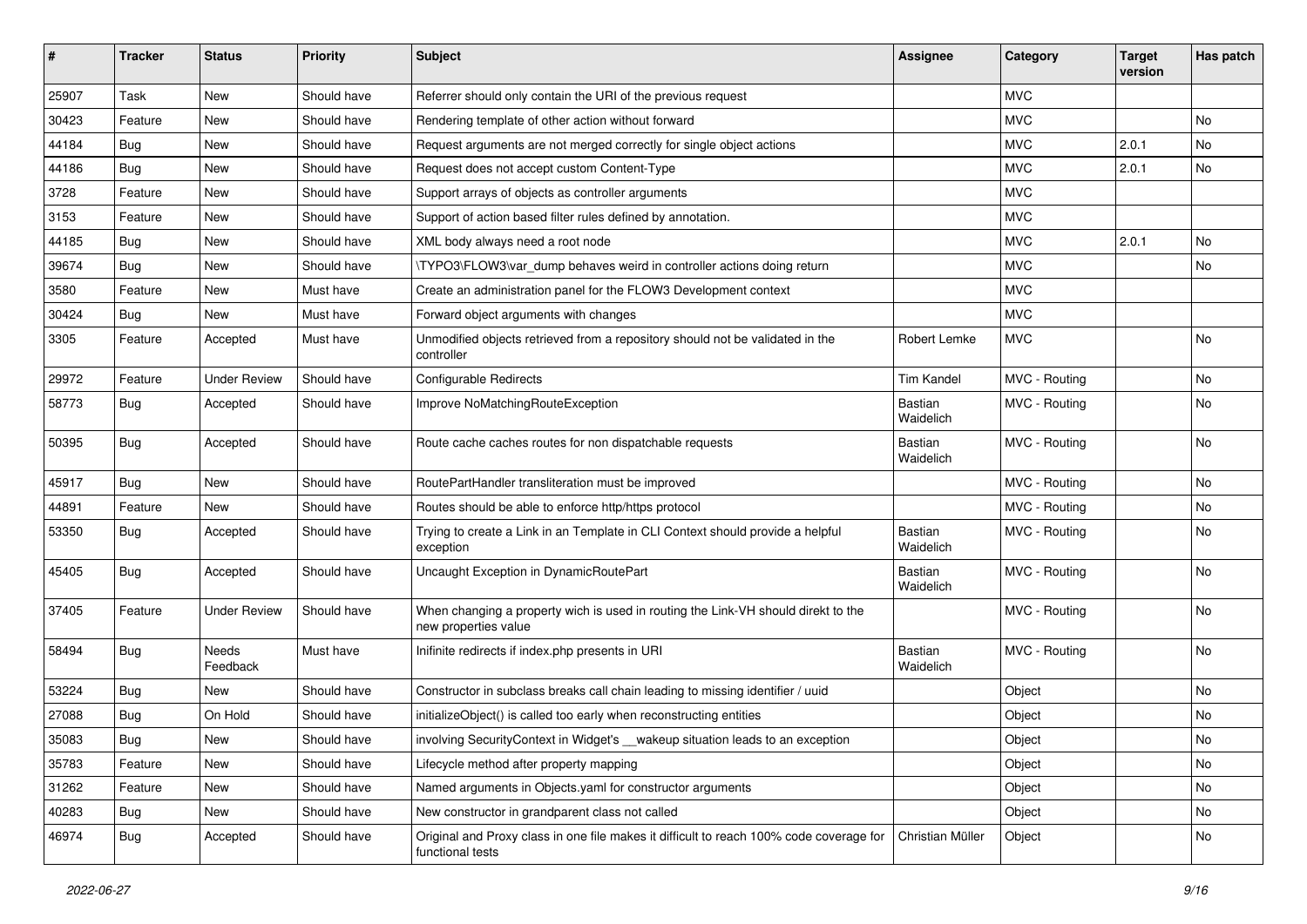| ∦     | <b>Tracker</b> | <b>Status</b>       | <b>Priority</b> | <b>Subject</b>                                                                                          | <b>Assignee</b>         | Category    | <b>Target</b><br>version | Has patch |
|-------|----------------|---------------------|-----------------|---------------------------------------------------------------------------------------------------------|-------------------------|-------------|--------------------------|-----------|
| 3588  | Feature        | Accepted            | Should have     | Support value objects in the Object Factory                                                             | <b>Robert Lemke</b>     | Object      |                          |           |
| 25988 | <b>Bug</b>     | <b>New</b>          | Should have     | Useless proxies are built for some classes                                                              |                         | Object      |                          |           |
| 31261 | Feature        | New                 | Should have     | Virtual objects - generate proxy classes for interfaces                                                 |                         | Object      |                          | No        |
| 31210 | Bug            | New                 | Must have       | constructor of proxy class not compatible with interfaces defening a constructor                        |                         | Object      |                          | No        |
| 46716 | <b>Bug</b>     | New                 | Must have       | Empty class names in Dependencylnjection proxy code when using Caches /<br>Factory-created dependencies |                         | Object      | 2.0.1                    | No        |
| 47331 | <b>Bug</b>     | Accepted            | Must have       | ObjectManager shutdown with Dependency Injection Proxy causes fatal errors                              |                         | Object      | 2.0.1                    | No        |
| 42101 | <b>Bug</b>     | New                 | Must have       | Proxyclasses are not rebuild in Development context unless cache is empty                               |                         | Object      | 2.0.1                    | No        |
| 50262 | Feature        | New                 | Could have      | Add Keywords to composer Json                                                                           |                         | Package     |                          | No        |
| 41900 | Feature        | Accepted            | Should have     | Check for duplicate PSR-0 autoload namespaces                                                           | Christian Jul<br>Jensen | Package     |                          | No        |
| 41414 | Task           | Needs<br>Feedback   | Should have     | Check packageKey naming / file structure below Packages/Vendor                                          |                         | Package     |                          | No        |
| 57437 | Bug            | New                 | Should have     | Composer package replacement is not supported                                                           |                         | Package     |                          | No        |
| 41832 | Task           | New                 | Should have     | Improve error handling for incompatible packages                                                        | Christian Jul<br>Jensen | Package     |                          | No        |
| 54458 | Bug            | New                 | Should have     | Missing Version Number in packages                                                                      |                         | Package     |                          | <b>No</b> |
| 53620 | <b>Bug</b>     | New                 | Should have     | Move Classes/TYPO3/Flow/Composer to own Package                                                         |                         | Package     |                          | No        |
| 5774  | Feature        | New                 | Should have     | Package Manager should clear all cache entries tagged with %PACKAGE%                                    |                         | Package     |                          |           |
| 47858 | Bug            | Needs<br>Feedback   | Should have     | Remove .htaccess from Composer Installer Essentials                                                     | Christopher<br>Hlubek   | Package     | 2.0.1                    | No        |
| 1856  | Feature        | New                 | Should have     | The Package Manager checks dependencies between packages on each activation /<br>deactivation           | Christopher<br>Hlubek   | Package     |                          |           |
| 55793 | Feature        | <b>Under Review</b> | Could have      | Add Support for groupBy                                                                                 | Kerstin<br>Huppenbauer  | Persistence |                          | No        |
| 45640 | Bug            | New                 | Could have      | Every relation is set to cascade=all if the related entity is no aggregate root                         |                         | Persistence |                          | No        |
| 55953 | Task           | <b>New</b>          | Could have      | Repair and streamline ValueObject support                                                               |                         | Persistence |                          | No        |
| 59672 | Feature        | <b>Under Review</b> | Should have     | Add support for Doctrine 2.5 embeddables                                                                | Alexander Berl          | Persistence |                          | No        |
| 49050 | Feature        | New                 | Should have     | Allow Subqueries in QueryInterface                                                                      |                         | Persistence |                          | No        |
| 28016 | Bug            | Needs<br>Feedback   | Should have     | Cascade remove of cleared ArrayCollection                                                               | Karsten<br>Dambekalns   | Persistence |                          | No        |
| 30933 | Feature        | Needs<br>Feedback   | Should have     | Check for unique constraints on add()                                                                   | Karsten<br>Dambekalns   | Persistence |                          | No        |
| 59442 | Bug            | <b>Under Review</b> | Should have     | Composite primary keys including foreign entity don't work                                              |                         | Persistence |                          | No        |
| 56573 | <b>Bug</b>     | New                 | Should have     | Converting by Flow\Identity                                                                             |                         | Persistence |                          | No        |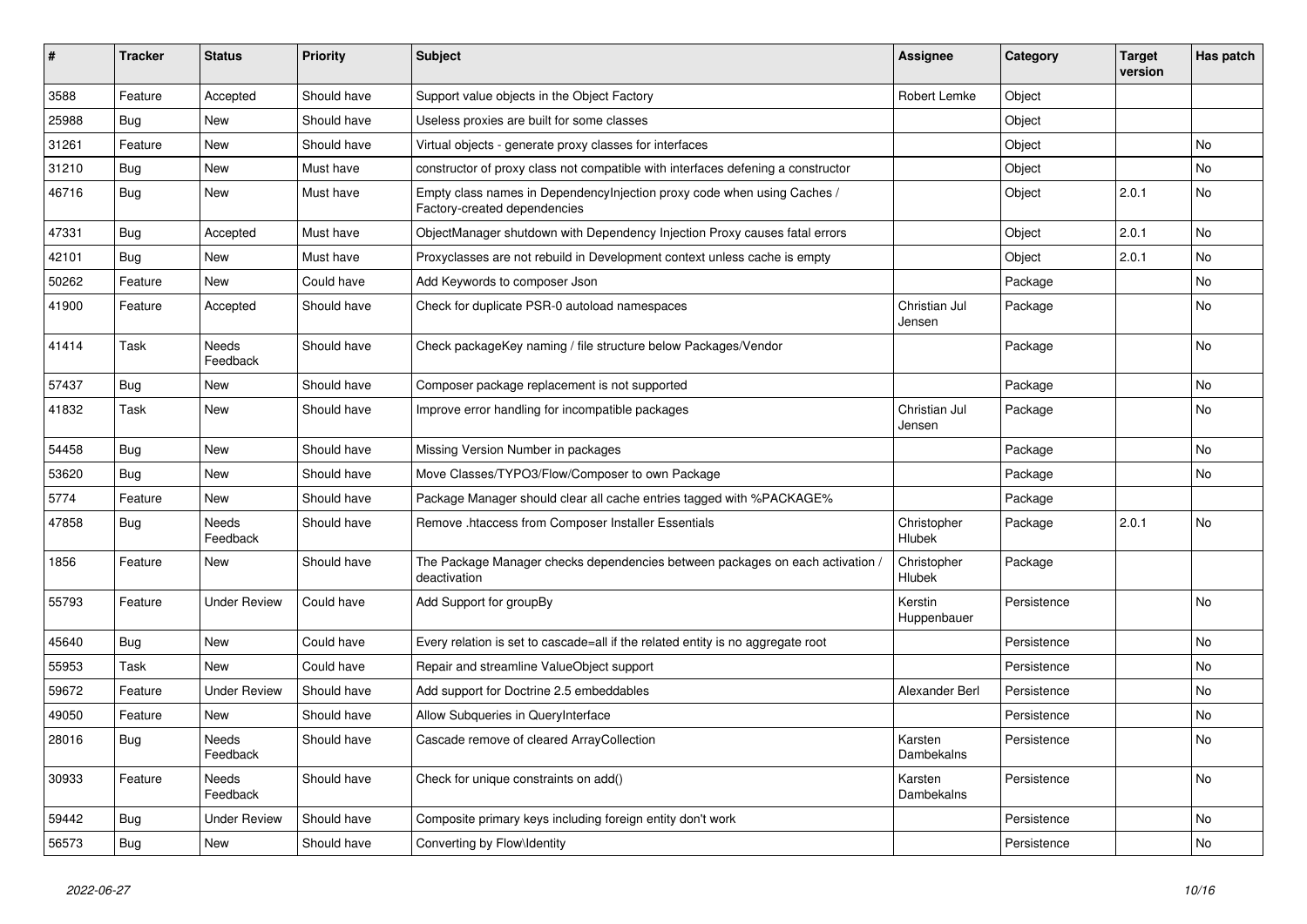| ∦     | <b>Tracker</b>   | <b>Status</b>       | <b>Priority</b> | <b>Subject</b>                                                                                | <b>Assignee</b>       | Category    | <b>Target</b><br>version | Has patch |
|-------|------------------|---------------------|-----------------|-----------------------------------------------------------------------------------------------|-----------------------|-------------|--------------------------|-----------|
| 44244 | Bug              | New                 | Should have     | defaultOrderings aren't applied on related objects                                            |                       | Persistence |                          | No        |
| 29425 | <b>Bug</b>       | New                 | Should have     | Deletion of a blog post with resources fails with FK constraint error                         |                       | Persistence |                          |           |
| 37354 | <b>Bug</b>       | Accepted            | Should have     | Do not apply generateValueHash() and generateUuid() if custom identifier is used              | Karsten<br>Dambekalns | Persistence |                          | No        |
| 51188 | Bug              | New                 | Should have     | Doctrine does not respect AOP-injected properties                                             |                       | Persistence |                          | No        |
| 43967 | Bug              | New                 | Should have     | Error in evaluating orphanRemoval in Flow Annotation driver                                   |                       | Persistence |                          | No        |
| 43192 | Bug              | Accepted            | Should have     | findByIdentifier() for non-persisted objects not working for custom identifier properties     | Karsten<br>Dambekalns | Persistence |                          | No        |
| 59366 | <b>Bug</b>       | <b>Under Review</b> | Should have     | fix* lifecycle callbacks should not be registered for unproxied entities                      |                       | Persistence |                          | <b>No</b> |
| 46010 | <b>Bug</b>       | <b>New</b>          | Should have     | Generating a DiscriminatorMap with base class in different namespace does not work            |                       | Persistence |                          | No        |
| 56602 | Major<br>Feature | New                 | Should have     | Handling Of Multi Identity Entities                                                           |                       | Persistence |                          | No        |
| 36495 | Bug              | New                 | Should have     | HTTP Response is sent before persistence preventing Exceptions to be displayed on<br>redirect |                       | Persistence |                          | No        |
| 28136 | Feature          | New                 | Should have     | <b>HTTP Semantics for Transactions and more</b>                                               |                       | Persistence |                          | <b>No</b> |
| 46009 | Task             | New                 | Should have     | Improve error message for missing class in Flow annotation driver                             |                       | Persistence |                          | No        |
| 37372 | Feature          | Accepted            | Should have     | Inheritance in ORM should be configured automatically                                         | Karsten<br>Dambekalns | Persistence |                          | No        |
| 41807 | Task             | <b>Under Review</b> | Should have     | Initialize the eventmanager in the EntityManagerInterface                                     |                       | Persistence |                          | No        |
| 44375 | Task             | Accepted            | Should have     | Make all persistence reads go through repositories                                            | Karsten<br>Dambekalns | Persistence |                          | No        |
| 36715 | Feature          | Accepted            | Should have     | Make simultaneous use of multiple persistence backends possible                               | Karsten<br>Dambekalns | Persistence |                          | No        |
| 52014 | Bug              | New                 | Should have     | Migration makes fields NOT NULL even though not true                                          |                       | Persistence |                          | No        |
| 43190 | <b>Bug</b>       | Accepted            | Should have     | Misleading exception message for incompatible database structure                              | Karsten<br>Dambekalns | Persistence | 2.0.1                    | No        |
| 44396 | Task             | Accepted            | Should have     | Move Doctrine ORM integration onto own namespace                                              | Karsten<br>Dambekalns | Persistence |                          | No        |
| 59322 | <b>Bug</b>       | New                 | Should have     | Mssing field exception should show missing migrations as well                                 |                       | Persistence |                          | No        |
| 13559 | Bug              | Accepted            | Should have     | ObjectSerializer failes with persistent objects within arrays                                 | Karsten<br>Dambekalns | Persistence |                          | No        |
| 36804 | Bug              | New                 | Should have     | Orphaned entities within aggregates are not removed                                           |                       | Persistence |                          | No        |
| 9537  | Feature          | New                 | Should have     | Query criterions should be able to compare whole objects                                      |                       | Persistence |                          |           |
| 41420 | Feature          | New                 | Should have     | Support entity versioning                                                                     |                       | Persistence |                          | No        |
| 47951 | Feature          | New                 | Should have     | Warn if persistence stack is not empty at the end of a get-request                            |                       | Persistence |                          | No        |
| 43993 | Task             | New                 | Should have     | Warn when no migrations are found at all during doctrine: migrate                             |                       | Persistence |                          | No        |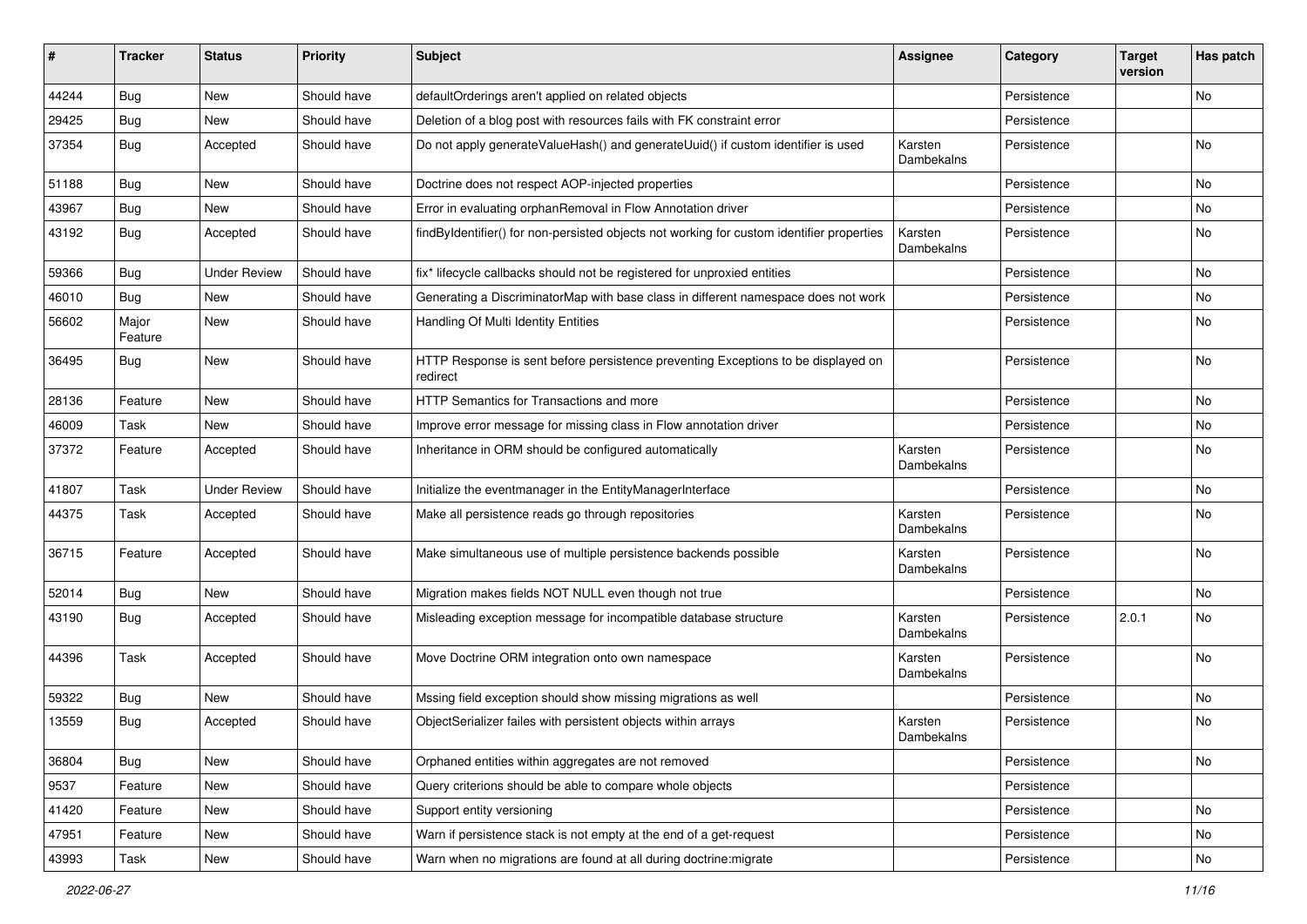| #     | <b>Tracker</b> | <b>Status</b>            | <b>Priority</b> | <b>Subject</b>                                                                                                                                          | Assignee                     | Category    | <b>Target</b><br>version | Has patch |
|-------|----------------|--------------------------|-----------------|---------------------------------------------------------------------------------------------------------------------------------------------------------|------------------------------|-------------|--------------------------|-----------|
| 37352 | <b>Bug</b>     | <b>Under Review</b>      | Must have       | generateValueHash() should use getIdentifierByObject()                                                                                                  | Karsten<br><b>Dambekalns</b> | Persistence |                          | <b>No</b> |
| 34879 | Bug            | Accepted                 | Must have       | Proxied object is not update()able                                                                                                                      | Karsten<br>Dambekalns        | Persistence |                          | No        |
| 54046 | <b>Bug</b>     | New                      | Must have       | Removal of ValueObjects from a ManyToMany relationship is not possible                                                                                  |                              | Persistence | 2.1                      | No        |
| 34133 | Feature        | <b>New</b>               | Could have      | RFC: Handle Semicolons in Path part of URIs as Scoped Path Parameters                                                                                   |                              | Property    |                          | No        |
| 59023 | Bug            | <b>New</b>               | Should have     | BooleanConverter should not convert empty values to boolean                                                                                             |                              | Property    |                          | No        |
| 49566 | Bug            | <b>New</b>               | Should have     | NULL source values are not handled correctly                                                                                                            | Adrian Föder                 | Property    |                          | <b>No</b> |
| 56107 | Bug            | <b>New</b>               | Should have     | Property mapping configuration only supports one wildcard at a time                                                                                     |                              | Property    |                          | No        |
| 34134 | <b>Bug</b>     | <b>Needs</b><br>Feedback | Should have     | PropertyMapper throws unnecessary exception                                                                                                             | Christian Müller             | Property    |                          | Yes       |
| 37292 | Bug            | <b>Under Review</b>      | Should have     | PropertyMappingConfiguration::mapUnknownProperties is not passed down to<br>Subconfiguration                                                            | Sebastian<br>Kurfuerst       | Property    |                          | Yes       |
| 37279 | Feature        | <b>New</b>               | Should have     | Request PropertyMapping                                                                                                                                 |                              | Property    |                          | No        |
| 32106 | Feature        | Accepted                 | Should have     | Support for Object source in PropertyMapper                                                                                                             |                              | Property    |                          | Yes       |
| 47273 | Feature        | <b>New</b>               | Should have     | Support mapping properties with differing types for setter and property                                                                                 |                              | Property    |                          | No        |
| 53533 | Bug            | <b>New</b>               | Should have     | Class reflection assumes reverse PSR-0, can lead to fail in autoloader                                                                                  |                              | Reflection  |                          | No        |
| 31002 | Bug            | <b>New</b>               | Should have     | Generated sleep method handles static properties as members.                                                                                            |                              | Reflection  |                          |           |
| 51847 | <b>Bug</b>     | New                      | Should have     | Overiding controller actions with other required parameter sets results in fatal error.                                                                 |                              | Reflection  | 2.x                      | <b>No</b> |
| 26767 | Feature        | <b>New</b>               | Should have     | Reflection method to get a method return type and documentation                                                                                         |                              | Reflection  |                          |           |
| 47325 | Bug            | <b>Under Review</b>      | Should have     | ReflectionData and classSchema caches need not be freezable                                                                                             |                              | Reflection  | 2.0.1                    | No        |
| 61043 | Task           | <b>New</b>               | Should have     | Rename ClassSchema to ModelSchema                                                                                                                       |                              | Reflection  |                          | No        |
| 26765 | Feature        | Accepted                 | Should have     | Support class schema features for every reflected class                                                                                                 | Karsten<br>Dambekalns        | Reflection  |                          | <b>No</b> |
| 39791 | <b>Bug</b>     | <b>New</b>               | Must have       | Reflection data of old aspect is not removed                                                                                                            |                              | Reflection  | 1.1.1                    | No        |
| 10678 | <b>Bug</b>     | New                      | Must have       | ReflectionService doesn't reflect methods of child classes correctly when they get<br>reflected before their parent class in the initialization process |                              | Reflection  |                          |           |
| 33587 | Feature        | <b>New</b>               | Should have     | Automatically remove unused Resources                                                                                                                   |                              | Resource    |                          | <b>No</b> |
| 33937 | Feature        | Accepted                 | Should have     | Convenience method to resolve public "resource://" paths                                                                                                | Karsten<br>Dambekalns        | Resource    |                          | <b>No</b> |
| 47950 | <b>Bug</b>     | <b>New</b>               | Should have     | import of remote resources                                                                                                                              |                              | Resource    | 2.0.1                    | <b>No</b> |
| 57815 | Bug            | <b>New</b>               | Should have     | Invalid resources are saved in the persistent resources folder                                                                                          |                              | Resource    |                          | No        |
| 47075 | Feature        | <b>New</b>               | Should have     | Make Exception more meaningful                                                                                                                          |                              | Resource    |                          | <b>No</b> |
| 45103 | Feature        | <b>New</b>               | Should have     | Make static resource URI generation available outside of Fluid                                                                                          |                              | Resource    |                          | No        |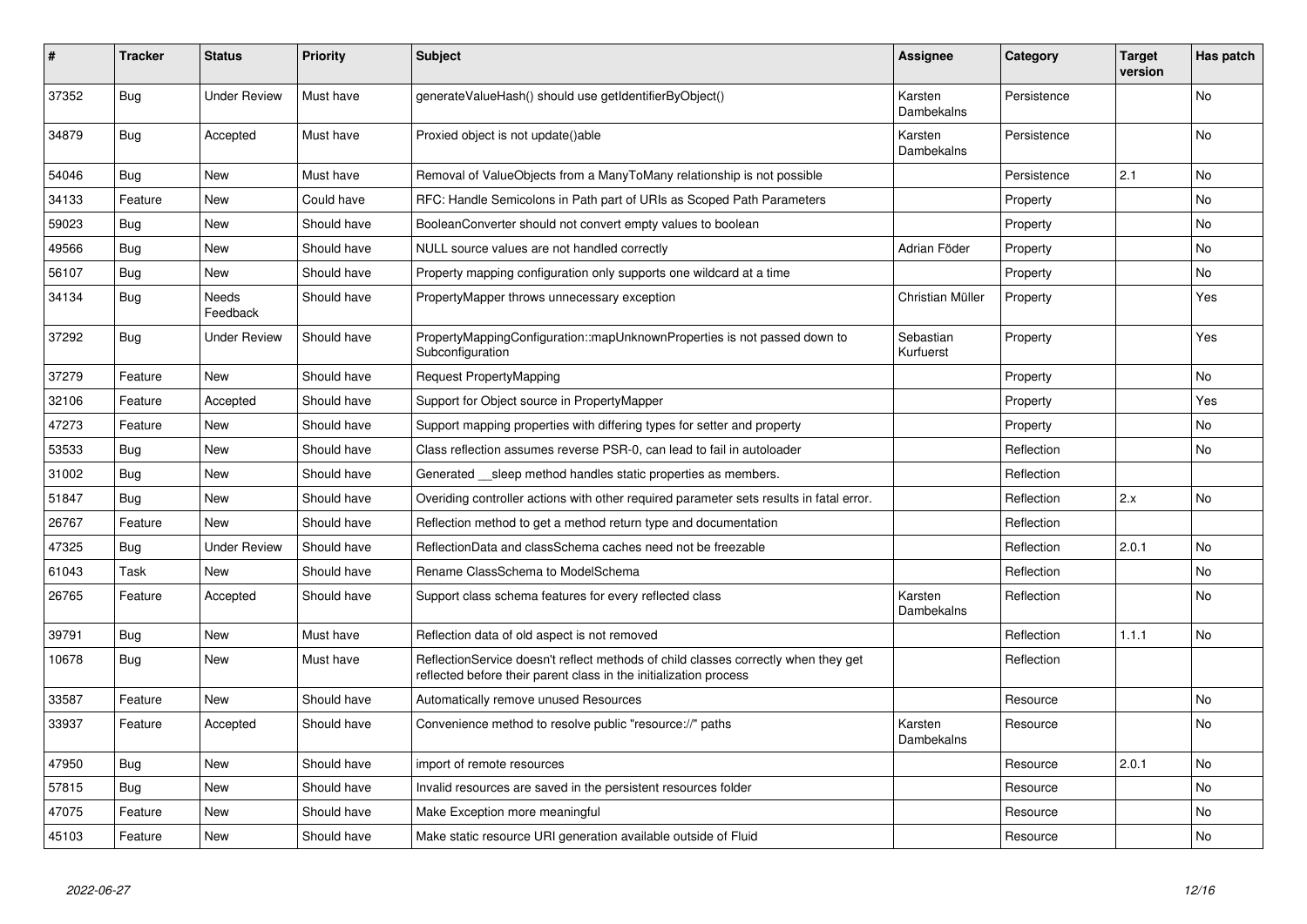| $\vert$ # | <b>Tracker</b> | <b>Status</b>       | <b>Priority</b> | <b>Subject</b>                                                                 | <b>Assignee</b>       | Category | <b>Target</b><br>version | Has patch |
|-----------|----------------|---------------------|-----------------|--------------------------------------------------------------------------------|-----------------------|----------|--------------------------|-----------|
| 27721     | Bug            | Needs<br>Feedback   | Should have     | Permissions of uploaded resources not correct                                  | Karsten<br>Dambekalns | Resource |                          | <b>No</b> |
| 39253     | Feature        | Accepted            | Should have     | Remove mirroring mode option and code                                          | Karsten<br>Dambekalns | Resource |                          | No        |
| 42888     | <b>Bug</b>     | Needs<br>Feedback   | Should have     | ResourceManager chokes on non existing files                                   |                       | Resource |                          | No        |
| 36800     | Task           | Accepted            | Should have     | Streamline Resource object API                                                 | <b>Robert Lemke</b>   | Resource |                          | No        |
| 51676     | Feature        | <b>Under Review</b> | Should have     | Support of symlinks for Resources                                              |                       | Resource |                          | No        |
| 41496     | Bug            | New                 | Must have       | Upload identical Resources, deleting fails                                     |                       | Resource |                          | No        |
| 45611     | Bug            | New                 | Could have      | Destruction of session after logout should be configurable                     |                       | Security |                          | No        |
| 6602      | Feature        | New                 | Could have      | Implement after invocation handling                                            | Andreas Förthner      | Security |                          |           |
| 6601      | Task           | On Hold             | Could have      | Introduce a new roles definition syntax including runtime constraints          | Andreas Förthner      | Security |                          |           |
| 29387     | Feature        | Needs<br>Feedback   | Should have     | A token with wrong credentials should throw an exception                       | Andreas Förthner      | Security |                          |           |
| 39910     | Feature        | Accepted            | Should have     | Ability to query user based on roles                                           |                       | Security |                          | No        |
| 28319     | <b>Bug</b>     | Needs<br>Feedback   | Should have     | Access denied will be logged at the wrong location in nested calls             |                       | Security |                          | No        |
| 36508     | Bug            | New                 | Should have     | <b>AuthenticationProvider Request Patterns</b>                                 |                       | Security |                          | No        |
| 8463      | Feature        | New                 | Should have     | Check security policy for objects reconstituted in the session scope           |                       | Security |                          |           |
| 8462      | Feature        | New                 | Should have     | Check subobjects in query rewriting                                            |                       | Security |                          |           |
| 48167     | Feature        | Accepted            | Should have     | Command line account and role browsing                                         | Adrian Föder          | Security |                          | No        |
| 5442      | Feature        | New                 | Should have     | Destroy session / logout user on deleting an account                           | Andreas Förthner      | Security |                          |           |
| 54146     | <b>Bug</b>     | New                 | Should have     | Different sorting of arguments in ACL Patterns doesnt work                     | Christian Müller      | Security |                          | No        |
| 53177     | Feature        | New                 | Should have     | entity resource policy value support for `this`                                |                       | Security |                          | No        |
| 47429     | Bug            | New                 | Should have     | Global policy files no longer allowed                                          |                       | Security |                          | No        |
| 3621      | Feature        | New                 | Should have     | Implement dynamic firewall filter registration                                 | Andreas Förthner      | Security |                          |           |
| 3619      | Feature        | New                 | Should have     | Implement System Policy Support/System Security                                | Andreas Förthner      | Security |                          |           |
| 46063     | Feature        | New                 | Should have     | Implement username password provider with "remember me" persistent cookie      | Christopher<br>Hlubek | Security |                          | No        |
| 44563     | Feature        | New                 | Should have     | Logged in users via HTTP Basic always get re-authenticated                     |                       | Security |                          | No        |
| 47859     | Task           | Accepted            | Should have     | Logging: Do not log all decisions in \TYPO3\Flow\Security\Aspect\LoggingAspect | Robert Lemke          | Security |                          | No        |
| 34816     | Feature        | New                 | Should have     | Long text encryption                                                           |                       | Security |                          | No        |
| 41029     | Bug            | Accepted            | Should have     | Method security is also evaluating abstract classes                            | Karsten<br>Dambekalns | Security |                          | No        |
| 30425     | Bug            | New                 | Should have     | New methods are not updated in Policies during Development                     |                       | Security |                          |           |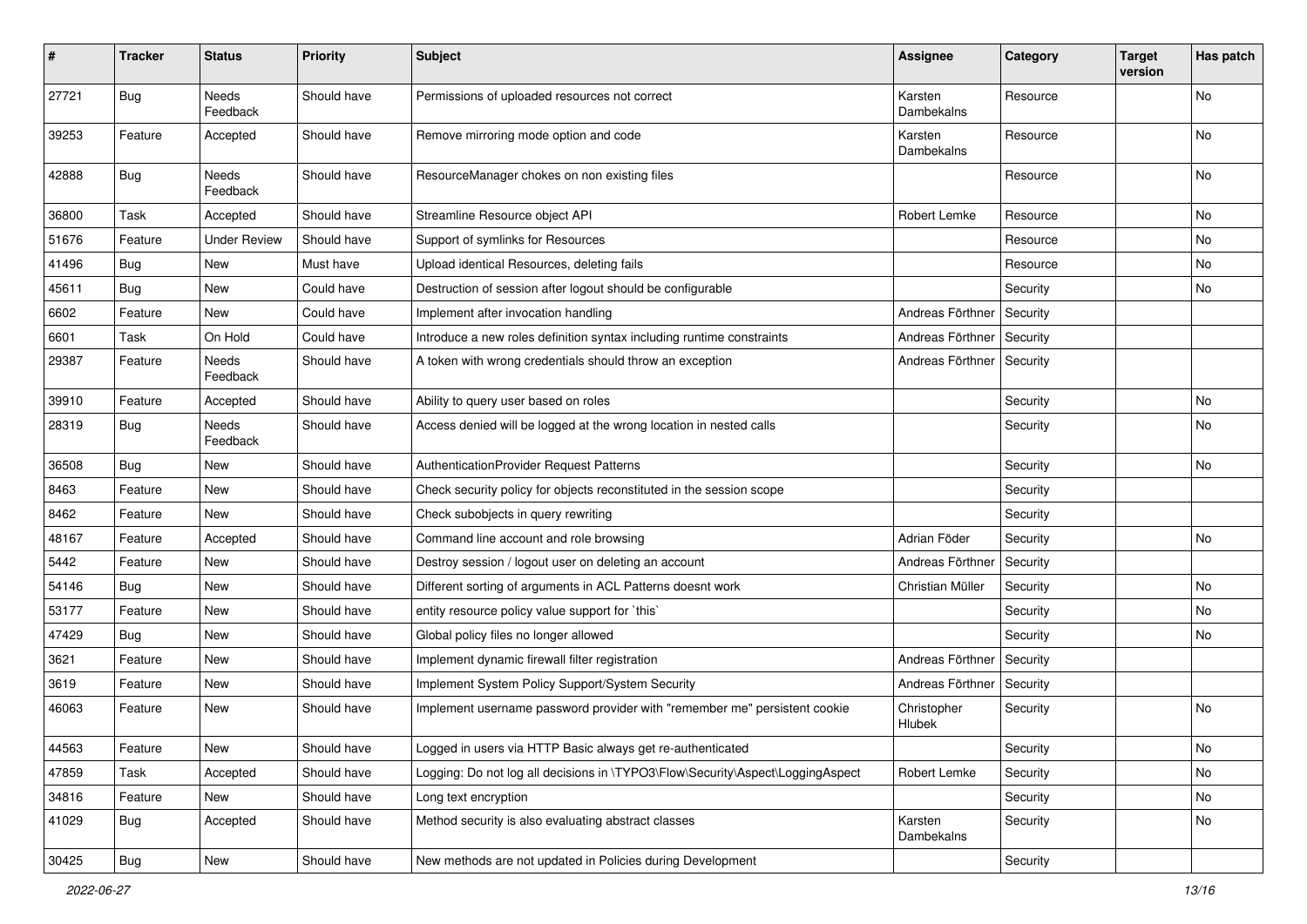| #     | <b>Tracker</b> | <b>Status</b>       | <b>Priority</b> | <b>Subject</b>                                                                                                               | Assignee              | Category | <b>Target</b><br>version | Has patch      |
|-------|----------------|---------------------|-----------------|------------------------------------------------------------------------------------------------------------------------------|-----------------------|----------|--------------------------|----------------|
| 33078 | Bug            | <b>New</b>          | Should have     | No Redirect to Login                                                                                                         |                       | Security |                          | <b>No</b>      |
| 58927 | Bug            | New                 | Should have     | Overlapping ressouce definitions in Policy yaml resolved incorrectly                                                         |                       | Security | 2.1                      | No             |
| 28052 | Feature        | On Hold             | Should have     | Possibility to enable or disable accounts                                                                                    | Julian Kleinhans      | Security |                          | No             |
| 9968  | Feature        | <b>New</b>          | Should have     | Promote security publishing configuration automatically when persisting models                                               | Andreas Förthner      | Security |                          |                |
| 54589 | Bug            | New                 | Should have     | Role parent is not removed from roles MM table                                                                               |                       | Security |                          | <b>No</b>      |
| 49780 | Bug            | <b>New</b>          | Should have     | Roles are not synchronized                                                                                                   |                       | Security |                          | <b>No</b>      |
| 37846 | Feature        | New                 | Should have     | Should be able to declare more than one controllerObjectName per requestPatterns                                             |                       | Security |                          | No             |
| 58852 | Bug            | New                 | Should have     | TYPO3\Flow\Security\Exception\AccessDeniedException should clarify which action<br>fails to execute                          |                       | Security |                          | No             |
| 35720 | <b>Bug</b>     | <b>New</b>          | Must have       | Access denied Exception for widget links to actions with a policy                                                            |                       | Security |                          | No             |
| 33055 | <b>Bug</b>     | <b>New</b>          | Must have       | AccessDeniedException instead of WebRedirect                                                                                 |                       | Security |                          | <b>No</b>      |
| 48898 | <b>Bug</b>     | <b>New</b>          | Must have       | configuration for roles fails if one of Policy yaml files contain empty "roles array"                                        | Christian Müller      | Security | 2.0.1                    | <b>No</b>      |
| 42606 | Bug            | New                 | Must have       | Content Security with nested objects                                                                                         |                       | Security |                          | N <sub>o</sub> |
| 57541 | Bug            | <b>Under Review</b> | Must have       | Content Security: operands work intrinsically differently in Rewrite and Manual check                                        |                       | Security |                          | <b>No</b>      |
| 42601 | Bug            | <b>Under Review</b> | Must have       | Content Security: QOM rewriting is omitted if used in certain cases in an Action<br>Controller                               | Robert Lemke          | Security | 2.0.1                    | No             |
| 27798 | <b>Bug</b>     | Accepted            | Must have       | CSRF protection not working for forms in a plugin                                                                            |                       | Security | 2.0.1                    | <b>No</b>      |
| 50115 | Feature        | <b>Under Review</b> | Must have       | During the policy loading, we need to take care if class exist                                                               | Dominique Feyer       | Security |                          | Yes            |
| 32105 | <b>Bug</b>     | <b>New</b>          | Must have       | IgnoreValidation ignored if ACL is set for this controller action                                                            |                       | Security |                          | N <sub>o</sub> |
| 38065 | Feature        | New                 | Must have       | Implement content security for DQL queries                                                                                   | Andreas Förthner      | Security |                          | No             |
| 32425 | Bug            | Accepted            | Must have       | IpAddressRange methods not completly implemented                                                                             | Karsten<br>Dambekalns | Security |                          | Yes            |
| 49373 | Bug            | <b>New</b>          | Must have       | Methods policy with key "Controllers" is ignored                                                                             |                       | Security |                          | <b>No</b>      |
| 6603  | Feature        | <b>New</b>          | Must have       | Provide a policy management API                                                                                              | Andreas Förthner      | Security |                          |                |
| 32869 | <b>Bug</b>     | <b>New</b>          | Must have       | Security config tokenClass doesnt throw exception if not found the class                                                     |                       | Security |                          | No             |
| 44314 | Task           | Accepted            | Must have       | slightly file permissions for /Configuration/* and /Data/Persistent/EncryptionKey                                            | Karsten<br>Dambekalns | Security |                          | <b>No</b>      |
| 45253 | Task           | Accepted            | Must have       | Throw exception in PointcutMethodNameFilter if given method's argument does not<br>match the actual method signature         | Christian Müller      | Security |                          | <b>No</b>      |
| 40418 | Feature        | Needs<br>Feedback   | Could have      | Add an option to flow3:cache:flush thats keeps user sessions active                                                          |                       | Session  |                          | No             |
| 57374 | Bug            | <b>New</b>          | Should have     | Persisted entities saved in session are not resolved                                                                         |                       | Session  | 2.x                      | <b>No</b>      |
| 46210 | Bug            | Needs<br>Feedback   | Should have     | securityContext->getParty() in the initializeObject() method of a session-Scope object<br>throws exception on second request |                       | Session  |                          | No             |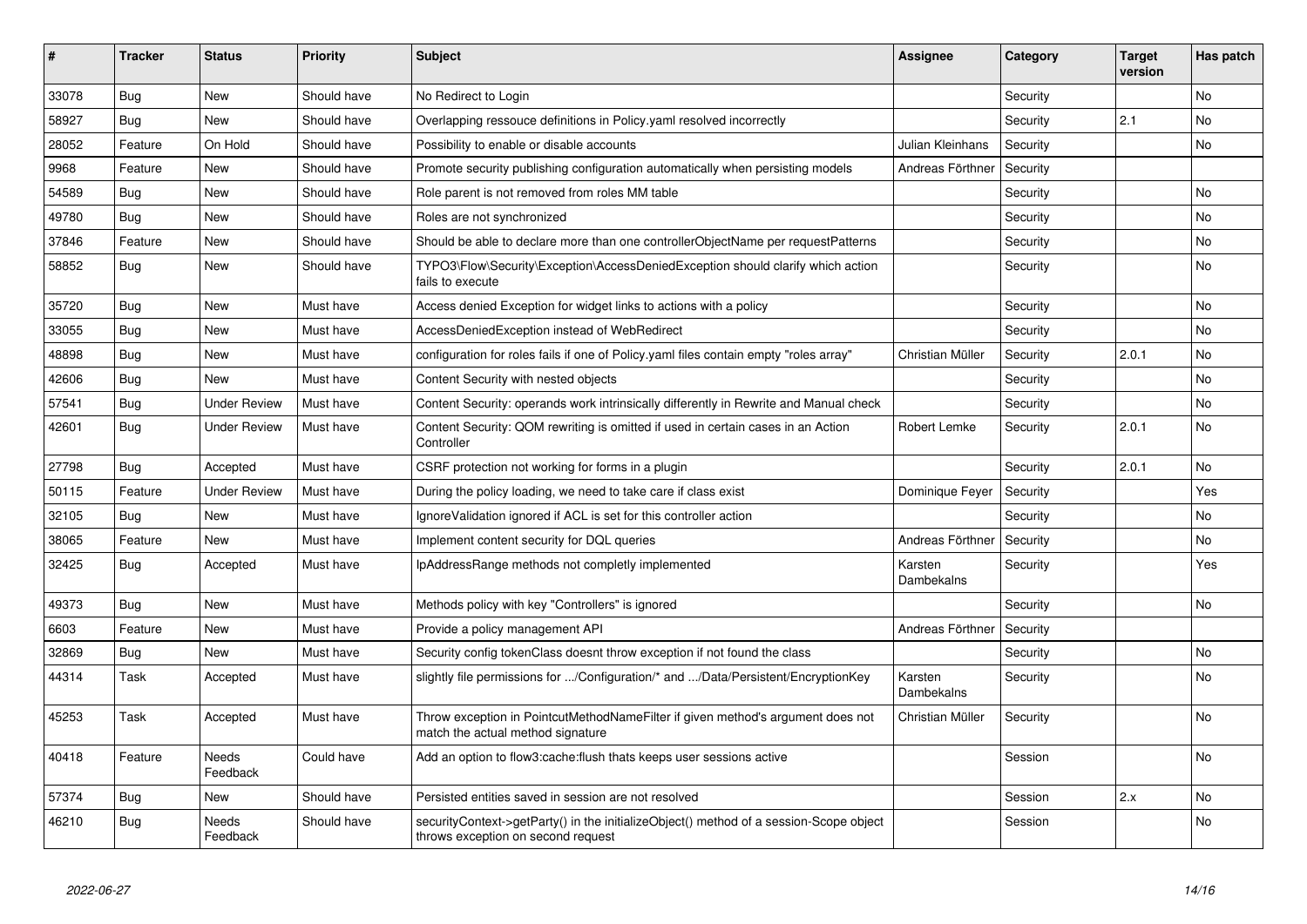| #     | <b>Tracker</b> | <b>Status</b>            | <b>Priority</b> | <b>Subject</b>                                                                                                          | <b>Assignee</b>       | Category   | <b>Target</b><br>version | Has patch |
|-------|----------------|--------------------------|-----------------|-------------------------------------------------------------------------------------------------------------------------|-----------------------|------------|--------------------------|-----------|
| 44203 | Bug            | Needs<br>Feedback        | Should have     | Session implementation is still racy                                                                                    | <b>Robert Lemke</b>   | Session    | 2.0.1                    | No        |
| 55937 | <b>Bug</b>     | New                      | Must have       | FlashMessage queue is lost                                                                                              |                       | Session    |                          | No        |
| 46097 | <b>Bug</b>     | <b>New</b>               | Must have       | Logged in user gets session of an other logged in user                                                                  | <b>Robert Lemke</b>   | Session    |                          | No        |
| 37227 | Bug            | On Hold                  | Must have       | securityContext->getParty is not available in widget context                                                            |                       | Session    |                          | No        |
| 29405 | Bug            | New                      | Must have       | When storing a new entity inside the session, it will be fully serialized instead of just<br>the reference being stored |                       | Session    |                          |           |
| 48409 | Feature        | New                      | Could have      | Introduce new Annotation "Slot" for wiring signal and slots                                                             |                       | SignalSlot |                          | No        |
| 52185 | <b>Bug</b>     | New                      | Could have      | PositionalArraySorter should detect recursive dependencies                                                              |                       | Utility    |                          | No        |
| 62740 | <b>Bug</b>     | New                      | Should have     | Add check on literal in TypeHandlingUtility::isCollectionType                                                           |                       | Utility    |                          | No        |
| 32985 | Feature        | New                      | Should have     | Implement Processing Rules when merging numerically-indexed arrays                                                      |                       | Utility    |                          | No        |
| 3587  | Feature        | New                      | Could have      | Enforce validation rules for value objects already in constructor                                                       |                       | Validation |                          |           |
| 39788 | Feature        | New                      | Could have      | RFC: Repository based NotExistsValidator                                                                                |                       | Validation |                          | No        |
| 50901 | Feature        | New                      | Should have     | @IgnoreValidation also for class fields                                                                                 |                       | Validation |                          | <b>No</b> |
| 6178  | Feature        | New                      | Should have     | Implement FileType and FileSize validators                                                                              |                       | Validation |                          |           |
| 57450 | <b>Bug</b>     | New                      | Should have     | International E-Mail addresses (umlauts, etc.) are not validated correctly                                              |                       | Validation |                          | No        |
| 47191 | Feature        | <b>Under Review</b>      | Should have     | Make (property) Validators aware of parent class and the property they belong to                                        |                       | Validation |                          | No        |
| 47456 | Feature        | New                      | Should have     | ManyToOne and OneToOne Relations of Objects passed as Action Argument are<br>loaded automatically                       |                       | Validation |                          | No        |
| 35781 | Feature        | New                      | Should have     | Model validation                                                                                                        |                       | Validation |                          | No        |
| 37302 | <b>Bug</b>     | Needs<br>Feedback        | Should have     | NumberValidator                                                                                                         | Carsten Bleicker      | Validation |                          | No        |
| 4146  | Feature        | Accepted                 | Should have     | Support typed parameters for validation                                                                                 | Karsten<br>Dambekalns | Validation |                          |           |
| 45409 | Feature        | New                      | Should have     | Support validation of abstract nested properties                                                                        |                       | Validation |                          | No        |
| 37316 | <b>Bug</b>     | New                      | Should have     | Use findBestMatchingLocale instead of getDefaultLocale?                                                                 |                       | Validation |                          | No        |
| 46011 | Task           | New                      | Should have     | Validate annotation with missing type should throw useful error                                                         |                       | Validation |                          | No        |
| 28399 | Feature        | <b>Needs</b><br>Feedback | Should have     | Validation message and code should be configurable for bundled validators                                               |                       | Validation |                          | No        |
| 37564 | <b>Bug</b>     | New                      | Should have     | Validation of Parent Object containing properties of type ManyToOne and<br>ManyToMany to same Target                    |                       | Validation |                          | No        |
| 48093 | <b>Bug</b>     | New                      | Must have       | AbstractCompositeValidators memory consumption continuously grow                                                        |                       | Validation | 2.0.1                    | Yes       |
| 38980 | <b>Bug</b>     | New                      | Must have       | ActionController: behavior of required arguments is not consistent                                                      |                       | Validation |                          | No        |
| 31500 | <b>Bug</b>     | <b>Under Review</b>      | Must have       | Argument validation for CLI requests is not done                                                                        | Karsten<br>Dambekalns | Validation |                          | No        |